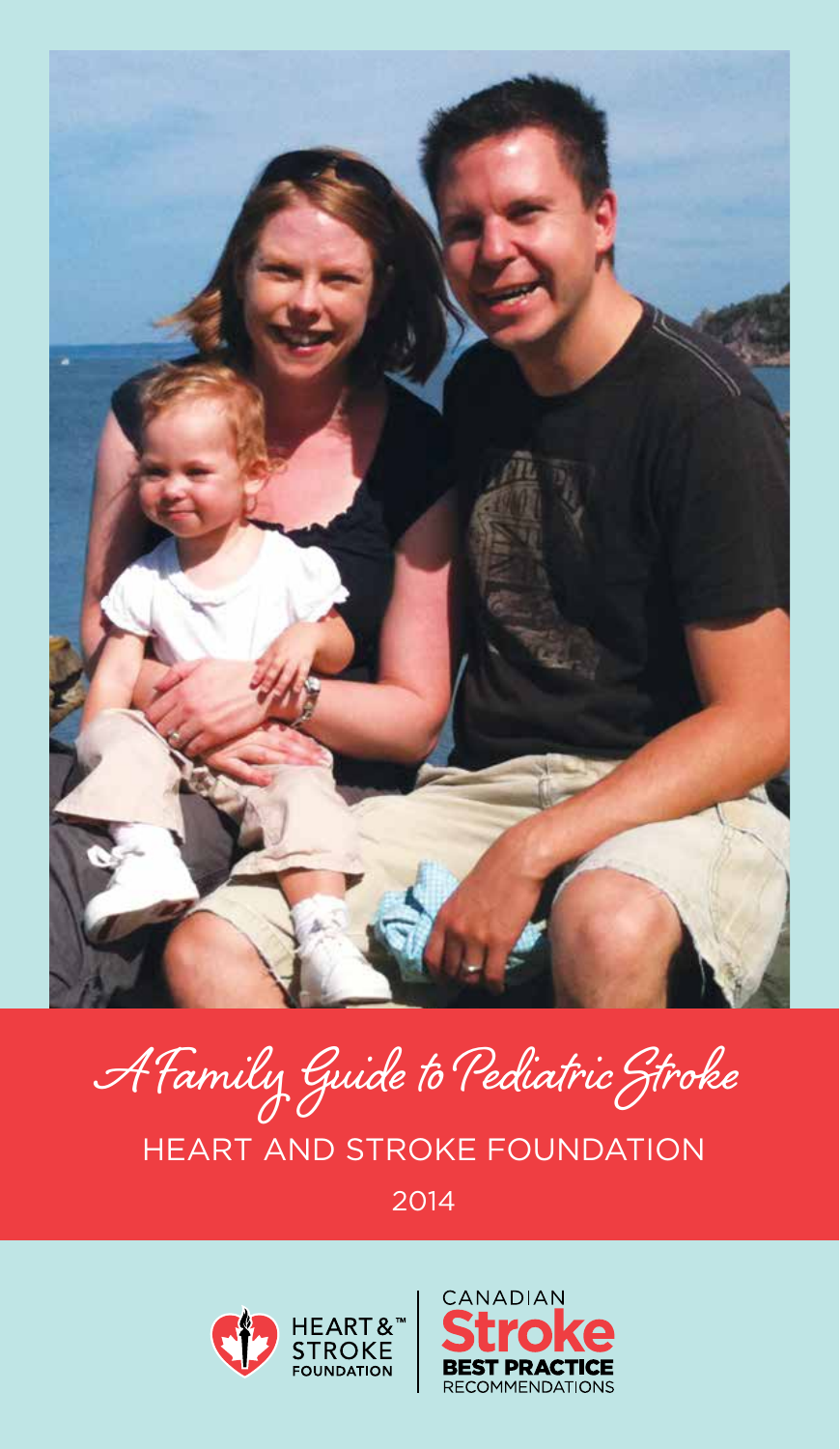This guide is dedicated to all families who have experienced childhood stroke. Our precious children teach us so much about strength, courage and hope.

"May we choose happiness like Gabrielle did: wholeheartedly and unconditionally and despite any struggle, big or small" **Nikki**, Mother of Gabrielle, Oakville.

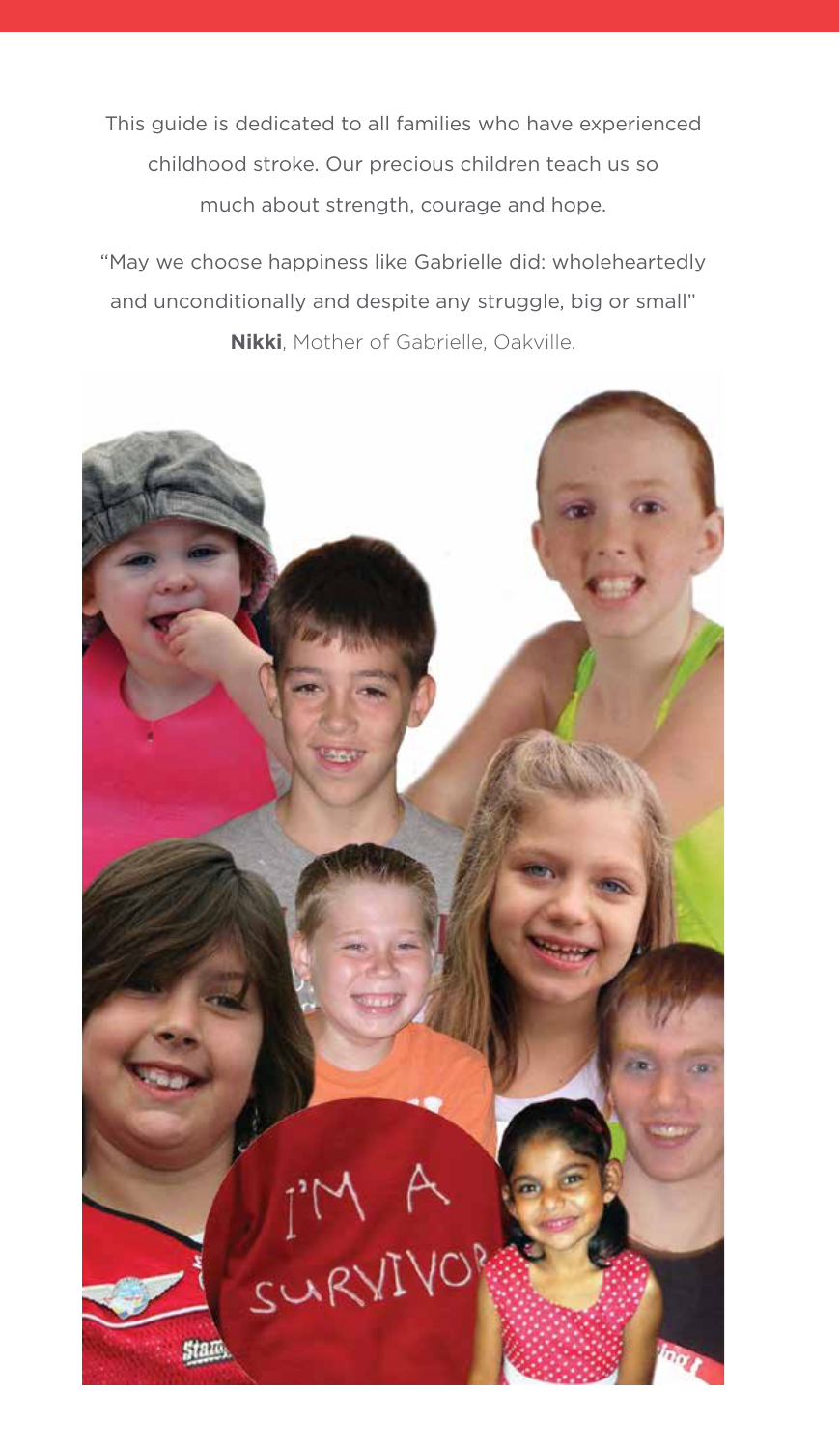### **ABOUT THIS GUIDE**

This guide is designed to provide basic information about stroke and stroke care to families of children who have had a stroke. This guide is an educational resource based on the Canadian Stroke Best Practice Recommendations, current research and expert opinion. Research about stroke in children and babies is still developing; much of the information in this guide comes from stroke experts and from families who have experienced childhood stroke and are sharing their stories.

### **INSIDE THIS GUIDE:**

| A GENERAL OVERVIEW OF STROKE                            |          |
|---------------------------------------------------------|----------|
| What is a Stroke?                                       |          |
| How common is stroke in infants and children?           | $\prec$  |
| How does childhood stroke differ from stroke in adults? | $\Delta$ |
| How does the brain work?                                |          |
| How is a stroke diagnosed in infants and children?      |          |

#### **CHILDHOOD STROKE: SIGNS, SYMPTOMS, DIAGNOSIS, & TREATMENT**

| Stroke in infants and children   |     |
|----------------------------------|-----|
| Neonatal Ischemic Stroke         | -11 |
| Childhood Ischemic Stroke        | 13  |
| Transient Ischemic Attack        | 14  |
| Cerebral Venous Sinus Thrombosis | 16  |
| Hemorrhagic Stroke               | 18  |

#### **IMMEDIATE CARE & RECOVERY**

| Stroke care in hospital                           | 20   |
|---------------------------------------------------|------|
| Rehabilitation for a child with stroke            | $22$ |
| Leaving the hospital                              | 24   |
| What families can do to reduce the risk of stroke | 25   |
|                                                   |      |

| <b>GROWING UP AFTER A STROKE: RECOVERY &amp; MOVING FORWARD</b> |    |
|-----------------------------------------------------------------|----|
| Family roles                                                    | 27 |
| Emotional and behavioural health                                | 27 |
| School-age children: returning to the classroom                 | 27 |
| Palliative care                                                 | 28 |
| Parent to Parent                                                | 29 |
| Kid to Kid                                                      | 30 |
|                                                                 |    |
| About the Heart and Stroke Foundation                           | 31 |
| Acknowledgements                                                | 32 |

Resources 33 Notes 34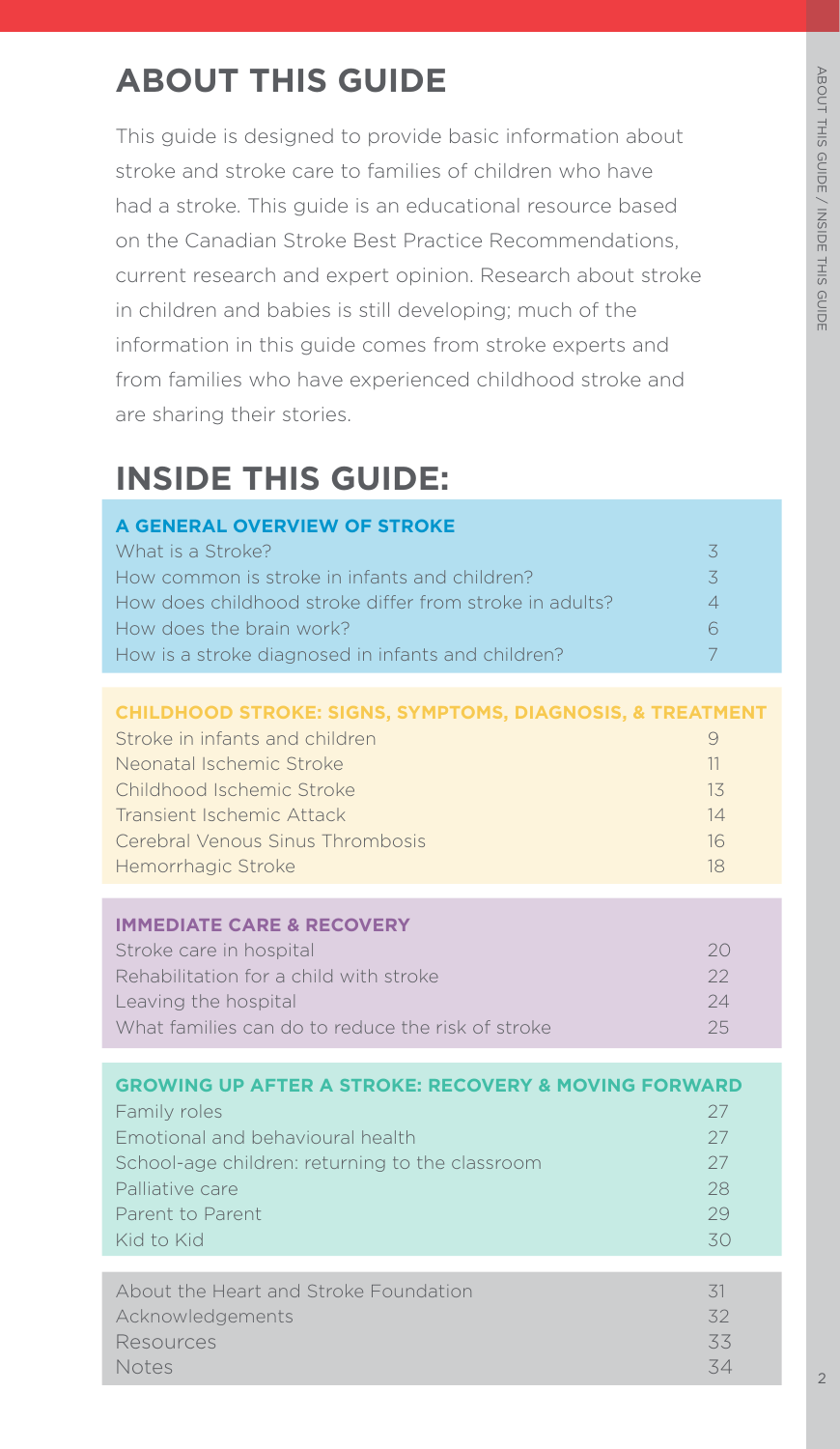### **WHAT IS A STROKE?**

There are two main types of stroke that occur at any age: ischemic stroke and hemorrhagic stroke.

**Ischemic stroke:** A stroke that occurs when an artery which supplies blood to an area of the brain narrows or becomes blocked. This results in a decreased amount of blood reaching the area of the brain beyond the blockage, resulting in brain damage.

**Cerebral Venous Sinus Thrombosis:** A condition where a blood clot forms in a vein inside the brain (as opposed to in an artery). A stroke can occur if the blood clot blocks the flow of blood within the brain.

**Hemorrhagic stroke:** A stroke caused by the breakage of a blood vessel within the brain that often causes damage to the brain tissue.



#### **Ischemic stroke Hemorrhagic stroke**



### **HOW COMMON ARE STROKES IN INFANTS AND CHILDREN?**

To understand stroke we need to consider two different stages when stroke can occur:

**Perinatal Phase:** before birth up to age 28 days. The perinatal timeframe therefore includes both fetal stroke (before birth) and newborn or neonatal stroke (at birth or within the first 28 days of life).

The highest risk for stroke occurs in the first year of life and in the elderly. At least one newborn will have a stroke for every 2300 live births each year. The risk of all perinatal stroke is likely even higher. This means that 200 to 300 Canadian children will experience a perinatal stroke each year.

**Childhood Phase:** starts at 29 days of life and continues to age 18 (after turning 18 years old, children usually move to adult medical care).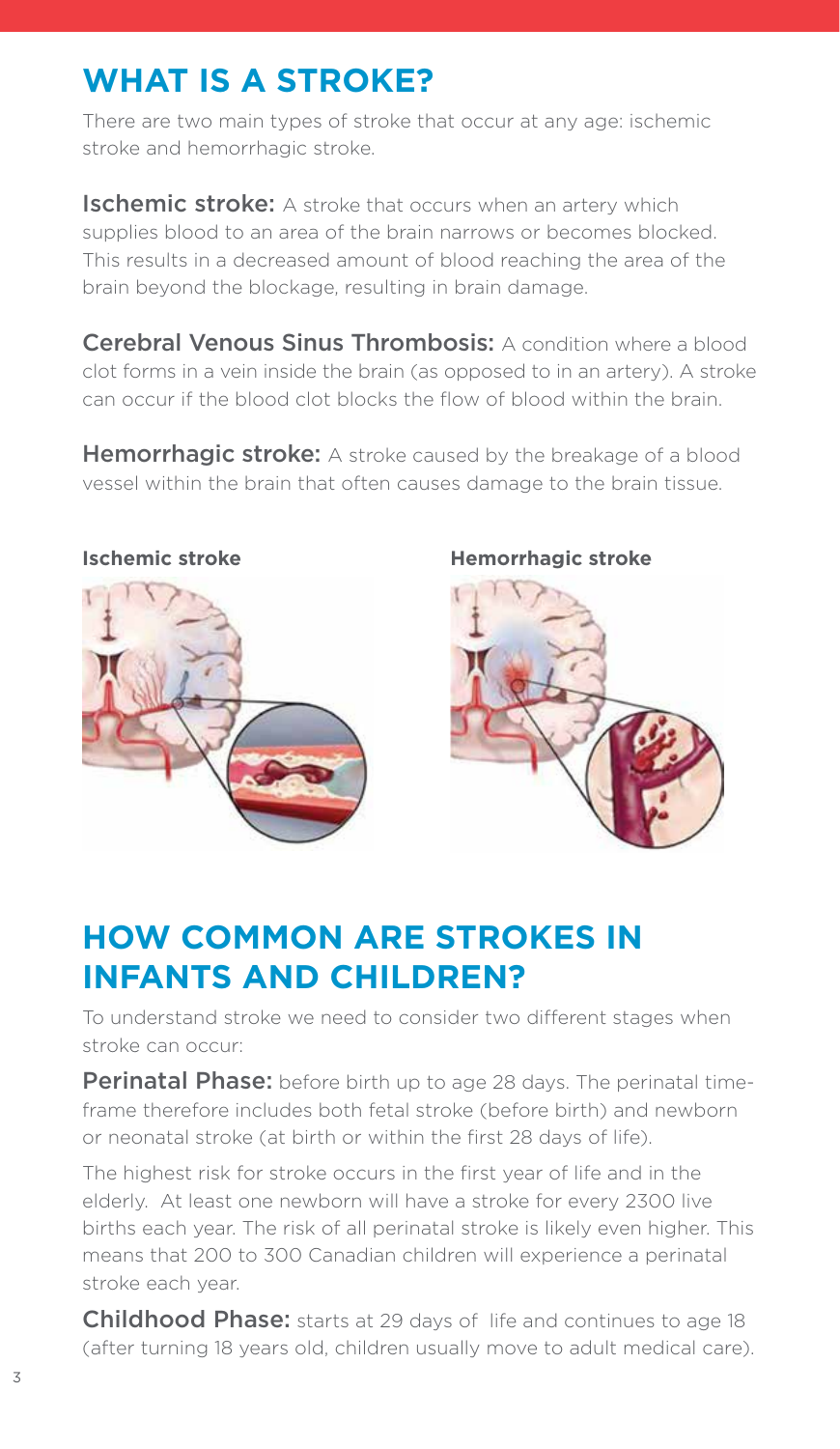

#### The number of children diagnosed with stroke is increasing.

This is happening for several reasons. Increased awareness that pediatric stroke occurs has led to more prompt investigations when a child presents with signs and symptoms of stroke. We now have improved diagnostic tests like more advanced magnetic resonance imaging (MRI) scans that can better identify stroke in children; and, more children are surviving serious diseases that happen when they are young (such as leukemia and heart problems), which may result in an increased risk of stroke. In addition, the prevalence of risk factors for stroke in children is increasing.

#### **HOW DOES PEDIATRIC STROKE DIFFER FROM ADULT STROKE?**

Stroke can affect children and adults at any age. The causes of stroke in children are different from in adults. Symptoms of stroke in newborns and pre-school children are often different from adults because a child's brain is still developing. However, in older children, the signs and symptoms of stroke are very similar to those in adults and depend upon the area of brain involved. For newborns and children, the diagnosis is often delayed or missed because usually you would not think of a stroke as the first explanation for the symptoms.

BE AWARE and BE INFORMED!

Stroke will affect 3 to 6 of every 100,000 children over the age of 28 days. This is more common than brain tumors in children.

Approximately the same number of children will experience strokes caused by blockages (ischemic) as strokes caused by bleeding (hemorrhage).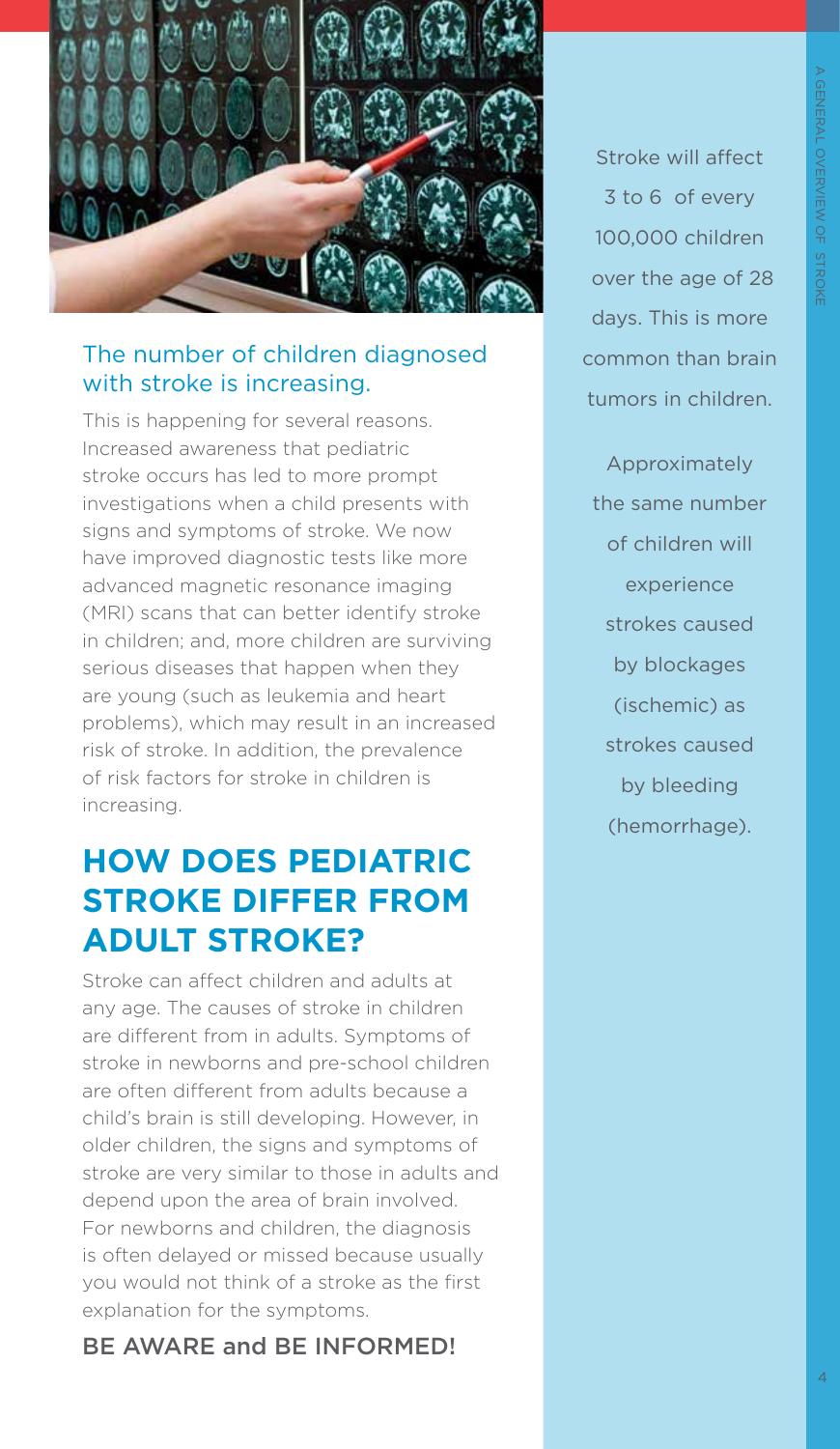| <b>CHARACTERISTIC</b>                                              | <b>STROKE IN ADULTS</b>                                                                                                                            | <b>CHILDHOOD STROKE PERINATAL STROKE</b>                                                                                                                                                                                         |                                                                                                                                                                                                                 |  |
|--------------------------------------------------------------------|----------------------------------------------------------------------------------------------------------------------------------------------------|----------------------------------------------------------------------------------------------------------------------------------------------------------------------------------------------------------------------------------|-----------------------------------------------------------------------------------------------------------------------------------------------------------------------------------------------------------------|--|
| <b>Most Common</b><br><b>Types of Stroke</b>                       | • 80% caused by<br>blockage and<br>blood clots;<br>• 20% caused by<br>bleeding into<br>the brain                                                   | • ~50% caused by<br>blockage and blood<br>clots;<br>• ~50% caused by<br>bleeding into the<br>brain                                                                                                                               | •80-90% are<br>blockages of either<br>arteries or veins<br>$•10-20%$ are<br>bleeding strokes                                                                                                                    |  |
| <b>Major Risk</b><br><b>Factors and</b><br><b>Causes of Stroke</b> | • High blood<br>pressure<br>• Diabetes<br>• High cholesterol<br>• Smoking<br>• Abnormal heart<br>rhythm (atrial<br>fibrillation)                   | $\bullet$ Birth defects<br>• Heart problems<br>• Problems with blood<br>vessels<br>• Infections<br>(e.g. meningitis)<br>• Head trauma<br>· Blood disorders<br>(such as sickle cell,<br>anaemia or<br>leukaemia)<br>• Dehydration | • Most causes<br>remain unknown<br>• Congenital heart<br>disease<br>• Disorders of the<br>placenta<br>• Blood clotting<br>disorders<br>· Infections<br>(e.g.<br>Meningitis)<br>• Dehydration                    |  |
| <b>Common Signs</b><br>and Symptoms                                | • Numbness or<br>weakness in face,<br>arm, leg<br>• Trouble speaking<br>• Vision problems<br>• Sudden and<br>severe headache<br>· Sudden dizziness | • Weakness on one<br>side of the body<br>• Trouble speaking<br>• Severe Headache<br>· Seizures,<br>• Trouble staying<br>awake and alert<br>outside of normal<br>sleeping and nap<br>times                                        | • Newborns:<br>Seizures<br>• Infants: Weakness<br>on one side of the<br>body typically seen<br>between 4-8<br>months of age:<br>- Hand preference:<br>children should<br>not show a<br>consistent<br>handedness |  |
| MORE RESEARCH IS NEEDED TO<br>UNDERSTAND OTHER RISK FACTORS        |                                                                                                                                                    | before the age<br>of one year<br>- Hand fisting or<br>toe clenching on<br>one side<br>- Decrease use of                                                                                                                          |                                                                                                                                                                                                                 |  |

FOR STROKE IN CHILDREN

one side of the body

### **TAKE ACTION**

All patients with symptoms of stroke, regardless of age, need to be assessed immediately by health-care professionals. It is very important that families **take immediate action and call 9-1-1** or the emergency response number if they see sudden signs of stroke or sudden changes in their child's neurological health status. It is **much safer to have an ambulance** take your child to the hospital; ambulances take patients to hospitals that have stroke services, and they can notify the hospital so the doctors and nurses are ready to help when you arrive. Infants with early hand preference before 12 months should see their family doctor or pediatrician and request a referral to a pediatric neurologist.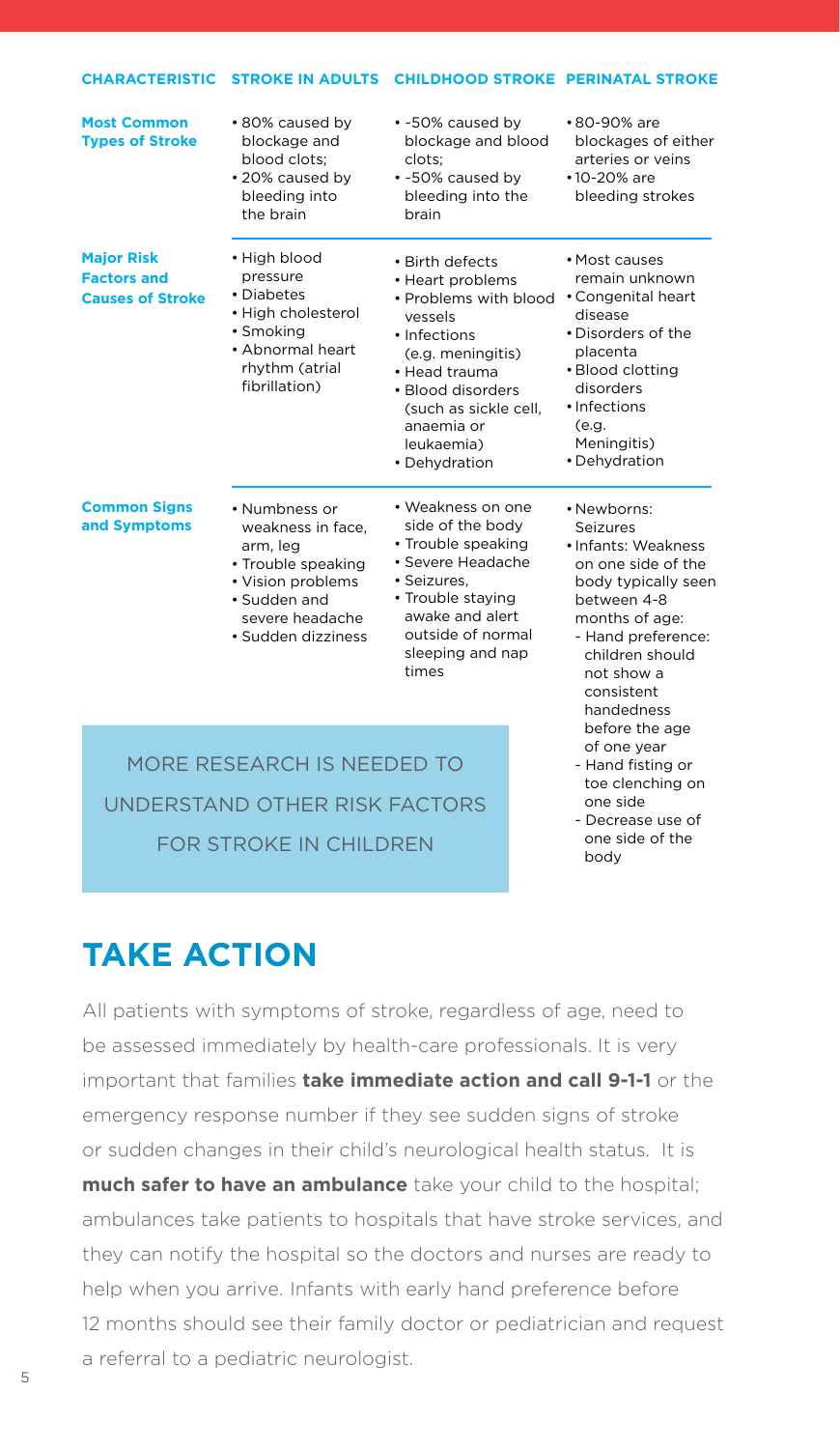### **HOW DOES THE BRAIN WORK?**

The brain is made up of three major parts: brain tissue, blood and cerebral spinal fluid.

The brain is located inside the skull, which is a closed, rigid container that protects the brain. The brain takes up about 80-90% of the space inside the skull. Blood, which nourishes the brain, and fluid called cerebral spinal fluid (CSF), which helps to protect the brain take up the remaining space. The brain weighs about 2% of your total body weight, and receives 15 – 20% of the body's blood supply.

The brain is unable to store nutrients such as sugar or oxygen, so a constant supply of blood is needed for the brain to function. The brain can become damaged when something changes the flow of blood.

The brain contains about 100 billion neurons and is considered the 'control centre' for the whole body. The brain has 2 sides, a left side a nd a right side (called hemispheres) that are connected to each other by millions of nerve fibres. The right hemisphere controls how we move and feel on the left side of the body and the left hemisphere controls the right side of the body.



**Hippocampus:** Learning Memory

**Mid Brain:** Vision Auditory Eye Movement Body Movement

**Cerebellum:** Movement Balance Posture

**Brain Stem: Breathing** Heart Rate Blood Pressure

**Hypothalamus:** Body Temperature Emotions Hunger Thirst Circadian Rhythms

**Limbic System: Emotions** Memory

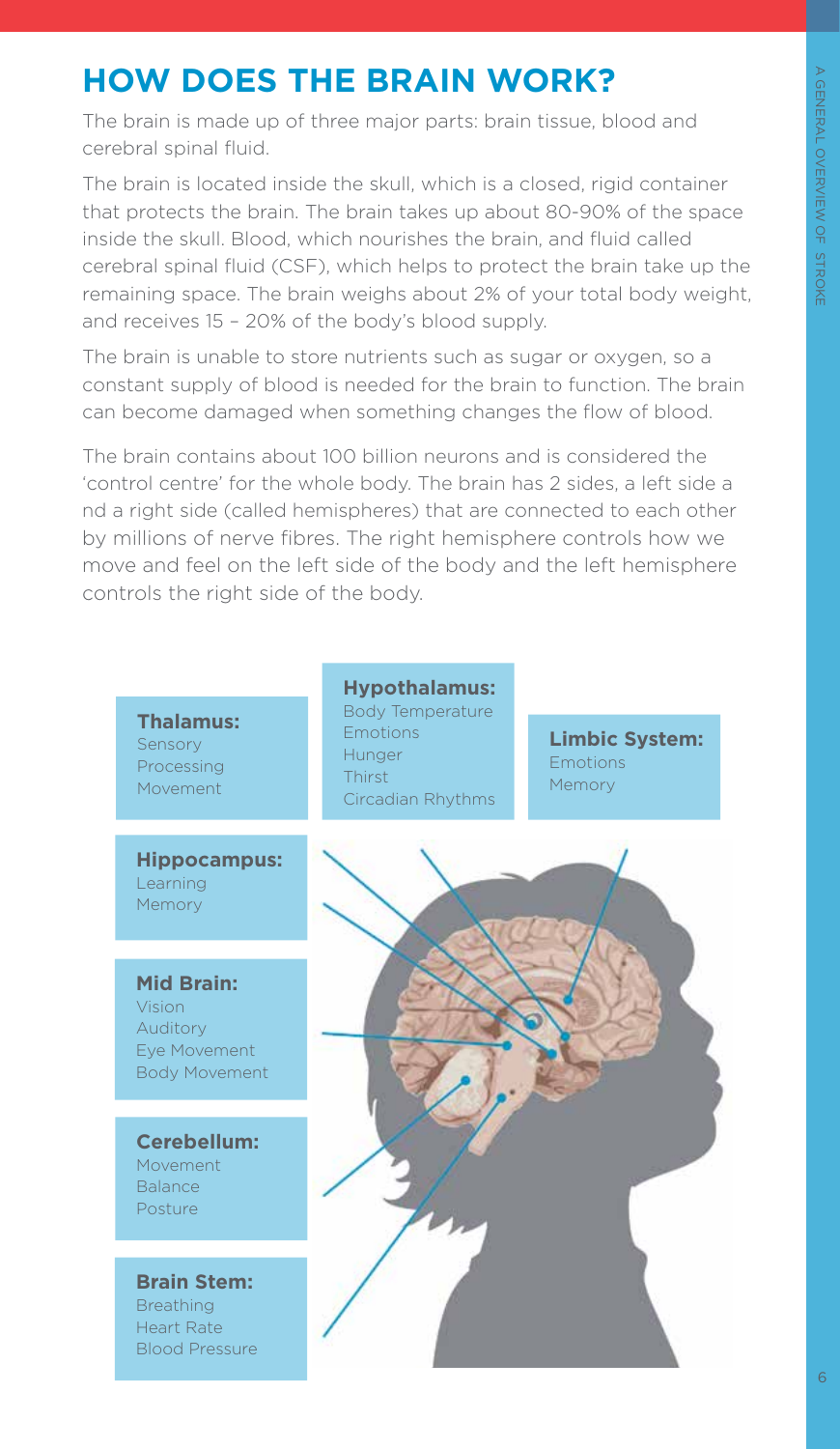#### **HOW IS A STROKE DIAGNOSED IN INFANTS AND CHILDREN?**

To diagnose a stroke in infants and children, the signs and symptoms above must first be recognized and the diagnosis considered. Brain pictures are then taken (see below) to confirm the presence and type of stroke. To find out what might have caused the stroke, health-care professionals including stroke team doctors and nurses speak to children and parents to obtain relevant information on:

- The mother's health and pregnancy
- Family history of parents and blood related relatives
- The child's birth history, medical problems or illnesses
- The child's developmental milestones when your child started to crawl, walk, speak
- Normal behaviours and learning level. They will ask if you have noticed any recent changes.
- Details about neurological symptoms
- Related medical issues: infections, trauma, medications, etc

The physical exam along with the child's health history and results from specific tests will help health-care workers find the right diagnosis and plans for treatment. These tests may include:

**Brain Scan (CT/MRI):** There are many types of brain scans, including a computed tomography scan (CT Scan), a magnetic resonance imaging scan (MRI), or an ultrasound. A brain scan is used to show health care professionals the brain tissue, blood flow and fluid inside the skull. These are often the first tests used when doctors think a child has had a stroke. These images can show whether a stroke was due to a blood clot (an ischemic stroke) or bleeding (a hemorrhagic stroke). Sometimes a dye is also used to make the artery and vein structures in the brain easier to see, and also to see if a blockage is present in the arteries or veins as a cause for the stroke.

**Cerebral Angiogram:** This test looks specifically at the blood vessels in the brain. A special dye and X-rays show how blood is flowing through blood vessels,

It is important to make sure these tests are explained to your child in words they will understand. Describe the equipment, the sounds, and environment they will experience. Make sure they know they will not be alone.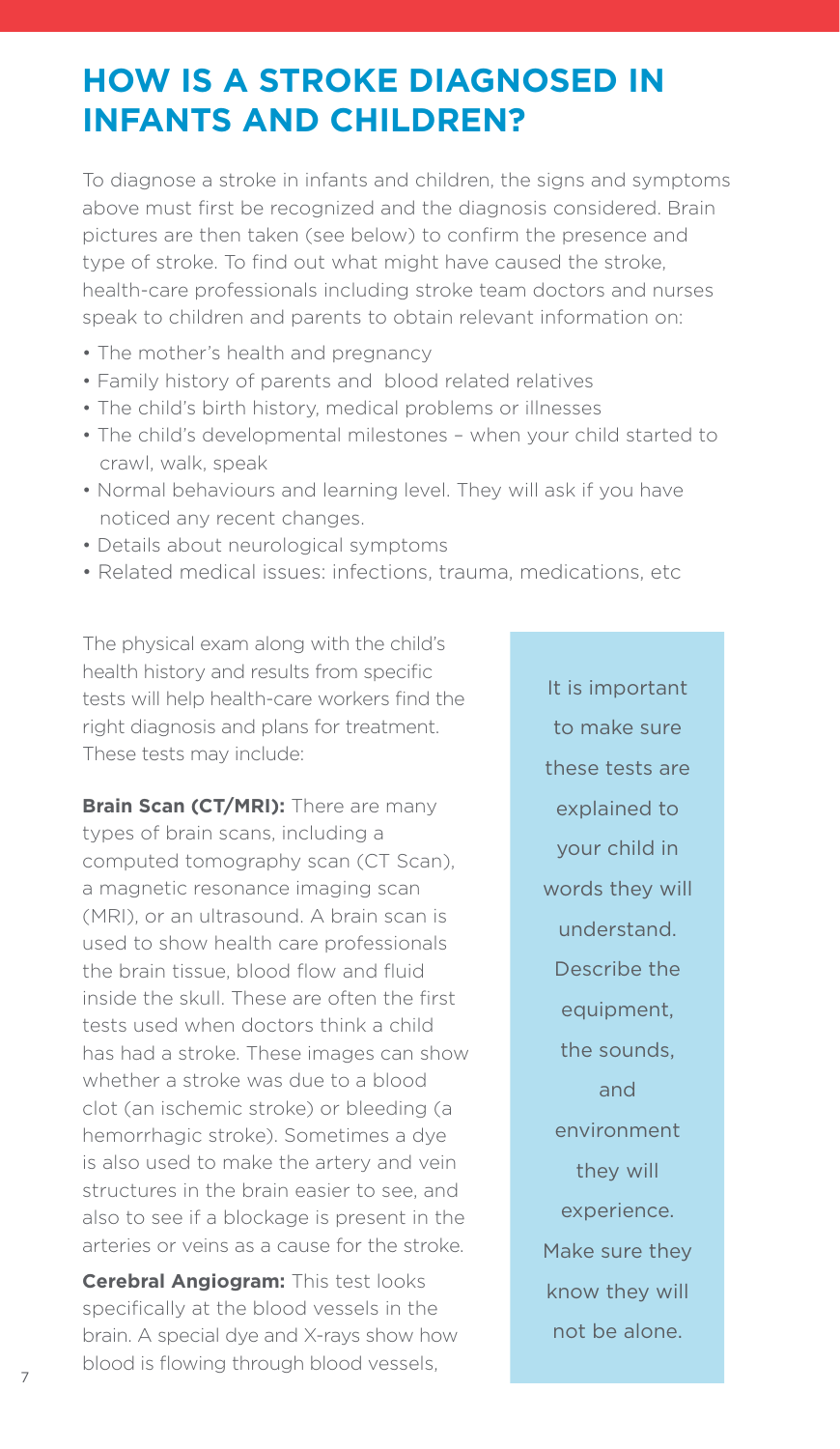A GENERAL OVERVIEW OF STROKE GENERAL OVERVIEW OF STROKE

and this helps to detect and diagnose any problems with the blood vessels in the brain.

**Blood Tests:** A number of blood tests may help identify potential causes of a child's stroke. These include looking at the blood cell counts and the blood clotting system as well as tests for infections or other diseases that might predispose a child to stroke.

**Echocardiogram (Echo):** This ultrasound creates moving pictures of the heart. It can identify heart problems that lead to stroke such as structural problems, poor functioning, blood clots, or infections.

**Electrocardiogram (ECG):** Stickers are put on the chest to measure the heart's electrical activity and help exclude a problem with the heart rate or rhythm that might lead to stroke.

**Electroencephalogram (EEG):** Stickers are placed on the scalp and connected to wires that are hooked up to a machine. The machine is able to show information about the child's brainwaves and might be used to help understand seizures (excess electrical activity in the brain that can happen after a stroke).

#### **Physical Exam**

All children with stroke require a comprehensive neurological and medical examination. Some tests and assessments may include examining a child's overall health, their development, and how they behave, speak, walk and balance as well as test reflexes, strength, sensation and vision.

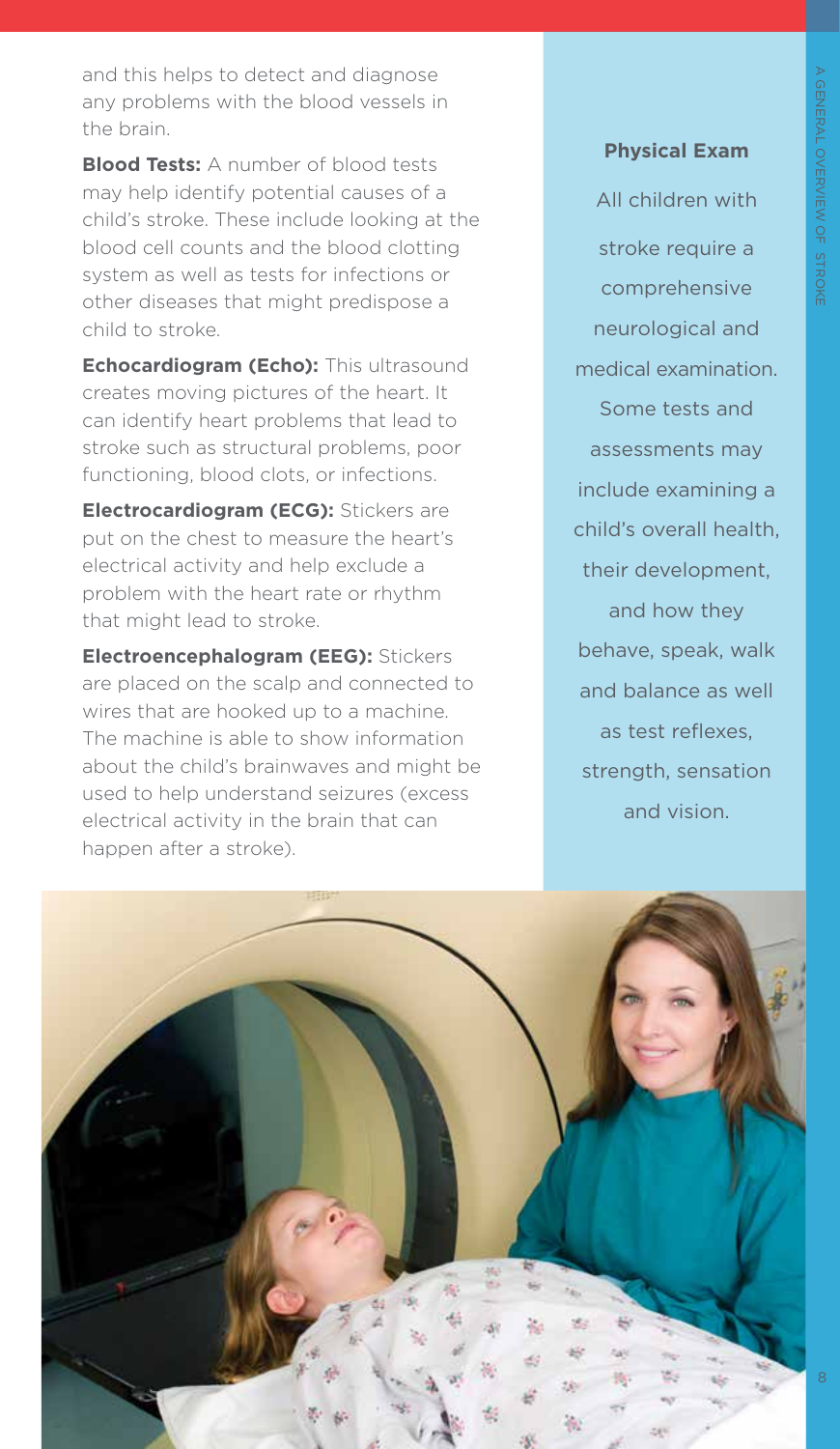### **STROKE IN INFANTS**

#### ISCHEMIC STROKE

#### **Perinatal ischemic stroke**

In children, the time period that holds the highest risk for stroke is during the perinatal period. This time period begins about halfway through pregnancy, includes birth, and continues up to age 28 days. There are different kinds of ischemic stroke that can happen during the perinatal period.

#### **1. Neonatal Arterial Ischemic Stroke (NAIS)**

This is a sudden blockage of an artery, preventing blood from reaching a specific area within the brain. Usually this occurs around the time of birth. Symptoms of seizures are often noticed within the first days of life, prompting physicians to order a brain scan to confirm the diagnosis of this type of stroke.

#### **2. Presumed Perinatal Ischemic Stroke (PPIS)**

Babies who have had a stroke before birth or do not have seizures at birth usually look entirely normal because the brain is only just developing. Therefore, the signs of these strokes are only recognized later in infancy. Parents usually notice weakness or clear early hand preference on one side of the body around 4-6 months. A brain scan then confirms that a stroke has happened during the perinatal period. There are two common types of PPIS:

#### **2a. Arterial Presumed Perinatal Ischemic Stroke (APPIS)**

 These are caused by a sudden blockage of an artery in the brain which occurs in the perinatal period. Therefore, these are very similar to NAIS, the only difference being the age when signs are recognized.

#### **2b. Periventricular Venous Infarction (PVI)**

 This type of stroke usually occurs during pregnancy or in premature infants. A collection of blood vessels that helps to nourish a growing brain can start to bleed. The blood within the ventricle can put pressure onto veins beside the ventricles, which are required for blood to drain away from that part of the brain. The pressure causes blood flow in the vein to be blocked. This usually damages the pathways responsible for movement in the brain, resulting in weakness on the other side of the body recognized in infancy.

"You know your child better than anyone else. You know what is normal for them and what is not. People will tell you that infants are all different in terms of when they reach their milestones. Trust your instincts and do not be afraid to speak up if you feel something is not right."

— **Andrea**, Mother of Paige, Calgary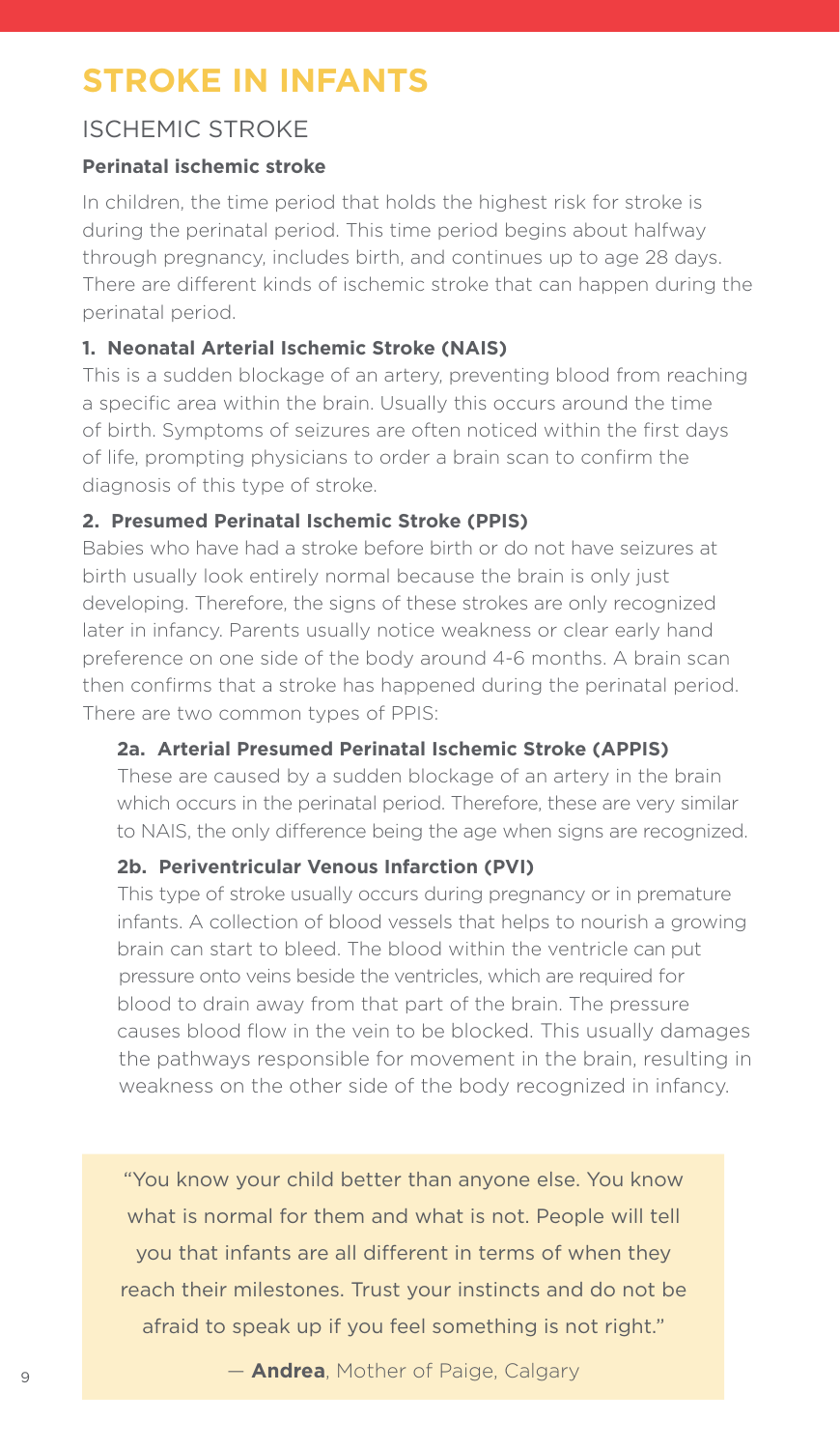

"Studies are showing that children with stroke are not 'little adults' and have very different causes, symptoms and outcomes after stroke." — **Dr. Gabrielle deVeber**, Pediatric

CHILDHOOD STROKE: SIGNS, SYMPTOMS, DIAGNOSIS AND TREATMENT

CHILDHOOD STROKE: SIGNS, SYMPTOMS, DIAGNOSIS AND TREATMENT

Neurologist, Toronto

This is *Paige* and her father, Chris. Paige experienced a perinatal stroke.

#### **RISK FOR STROKE RECURRENCE AFTER PERINATAL STROKE**

The risk for having another stroke is very low in children diagnosed with perinatal stroke. Recurrence risk is estimated to be less than 1%. A few exceptions include children who have ongoing risk factors for stroke such as complex congenital heart disease or rare serious blood clotting disorders. Your pediatric stroke specialist can provide you with more information regarding your child's stroke recurrence risk.

#### **VERY IMPORTANT!**

The recurrence risk for subsequent pregnancies for the same couple also appears to be extremely low. While this has not been well studied, one Canadian study of over 400 children with perinatal stroke does not include a single case of recurrence within the same family.

"More research is needed to better understand the exact timing and causes of perinatal strokes; to determine the most effective treatment and prevention strategies; and to support long-term recovery to maximize outcomes for the child." — **Dr. Adam Kirton**, Pediatric Neurologist, **Calgary**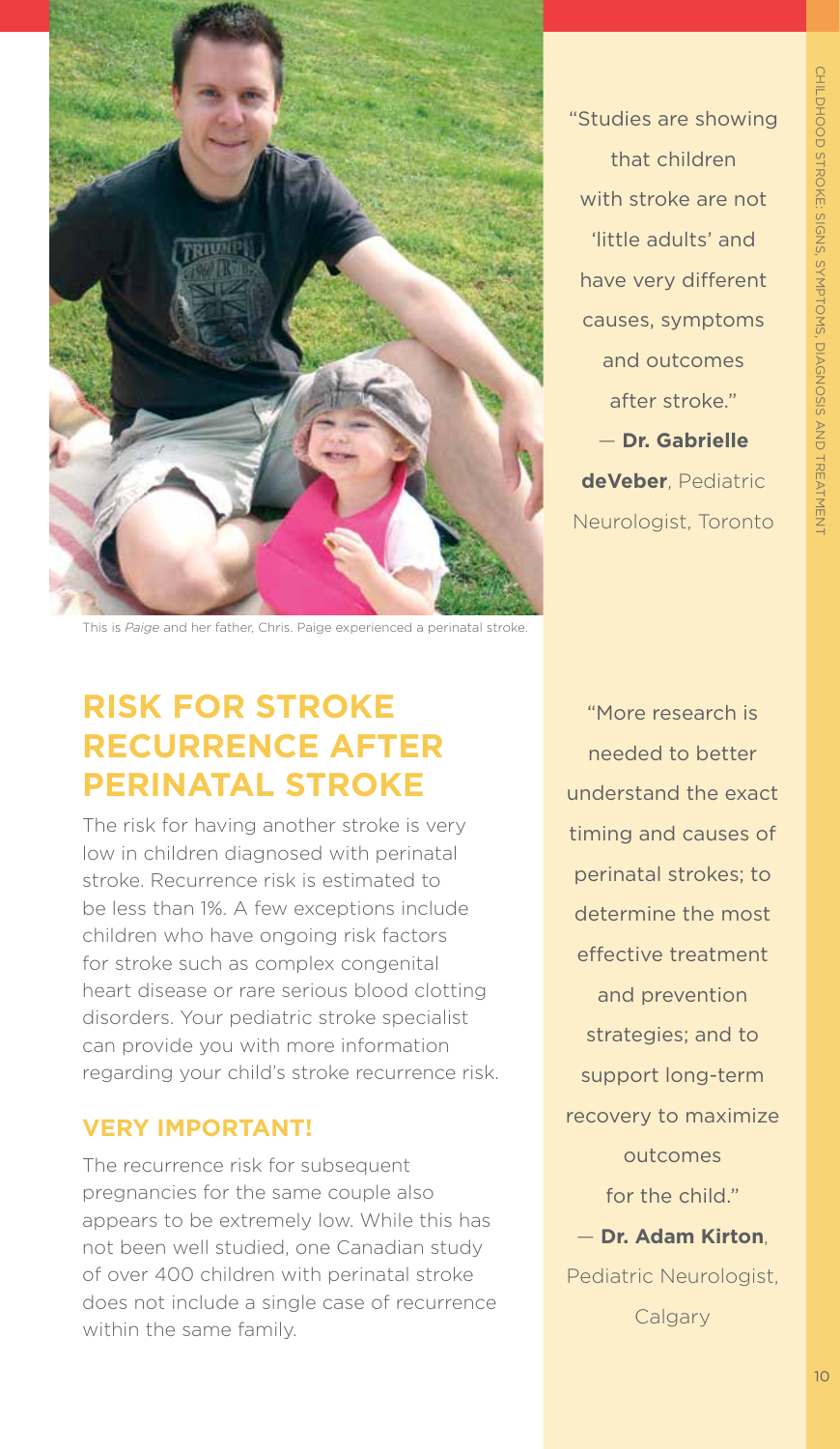### **SIGNS AND SYMPTOMS**

#### Neonatal Arterial Ischemic Stroke (NAIS)

Newborns who have had a stroke may not show any obvious signs and symptoms initially. The most common signs and symptoms may include:

- Most children with NAIS will present with seizures. Seizures may affect one side of the body more than the other;
- Sleepiness and drowsiness (lethargy) that is more than expected for an infant;
- Sleep apnea, where the infant stops breathing for short periods of time during sleep.

#### Presumed Perinatal Stroke:

- Weakness in one side of the body (hemiparesis) that is typically noticed as the infant develops between 4 and 8 months of age;
- Sometimes the only sign of hemiparesis is that children less than one year of age start to favor using their right or left hand or foot too early – normally this does not happen until after the first year of life;
- Another sign of hemiparesis can be constant fisting of one hand and clenching toes of one foot;
- Children may also experience other developmental delays or seizures.

### **DIAGNOSIS**

- A computed tomography scan (CAT scan or CT scan) or a Magnetic Resonance Imaging scan (MRI) should be completed to confirm a diagnosis of stroke; and,
- Investigations into the possible causes for the stroke should be done, including having an accurate history of the pregnancy and birth, X-rays, heart tests, and blood tests.

This is *Gabrielle*. Gabrielle experienced a perinatal stroke.

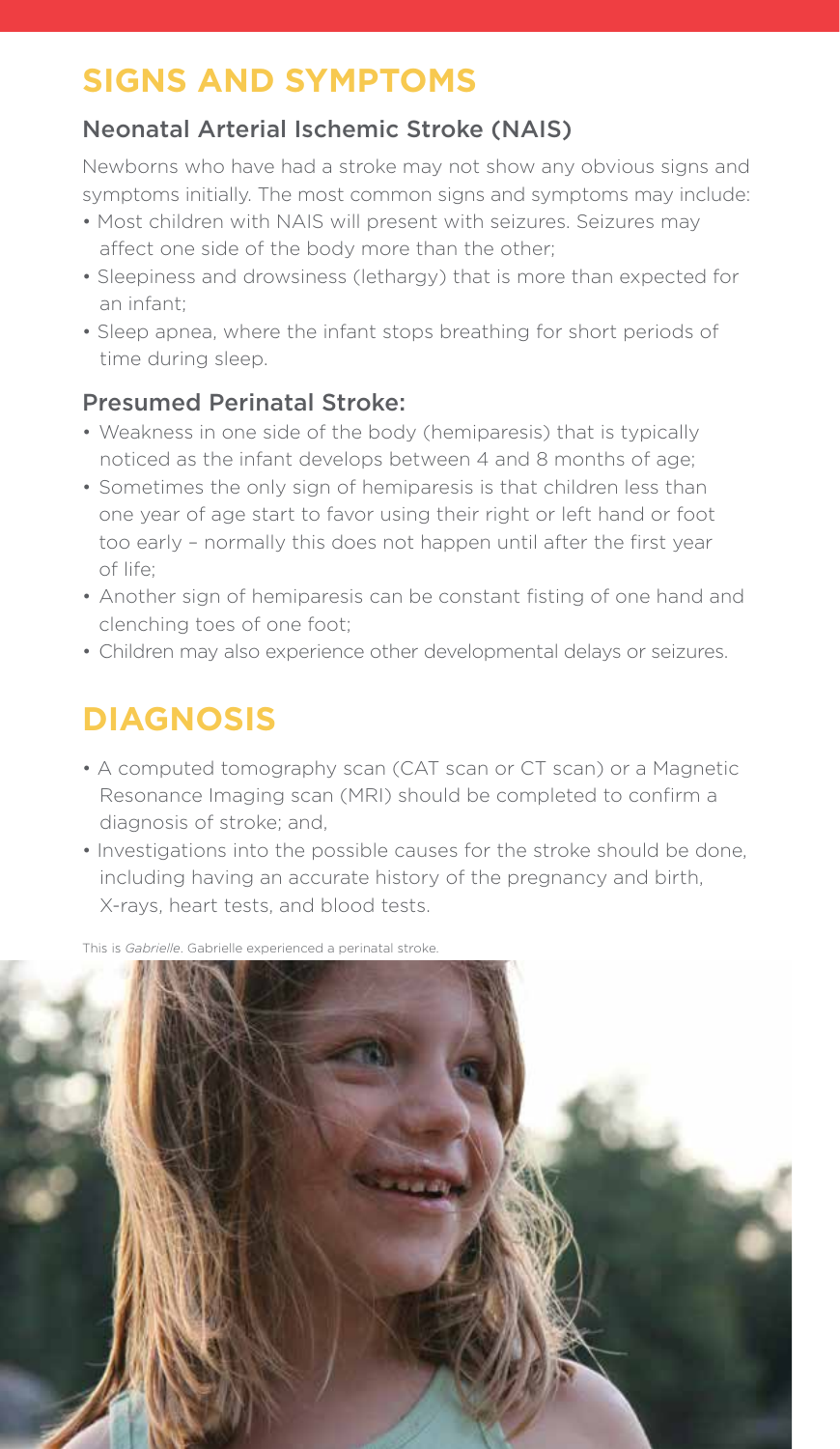

This is *Zachary.* He experienced a perinatal stroke.

#### **TREATMENT**

- If symptoms of seizure are seen, the infant should be taken to the hospital immediately for assessment, diagnosis and treatment.
- Treatment for perinatal stroke usually does not include administering blood thinner medications (called antiplatelets or anticoagulants) to reduce further clots from forming. However, if the stroke is due to congenital heart disease or a serious blood-clotting disorder, sometimes these medications are needed.
- Medications and other treatments may be recommended to help treat the symptoms (e.g. to control seizures) or correct the cause of the stroke, such as rehydration, antibiotics for meningitis, and, medication or surgery to correct heart abnormalities.
- Rehabilitation is generally believed to improve outcomes over the long-term.

"This isn't what I expected for my first born but Zach is so beautiful and teaches us so many things all the time, we couldn't imagine him any other way!" — **Charlene**, Mother of Zachary, Winnipeg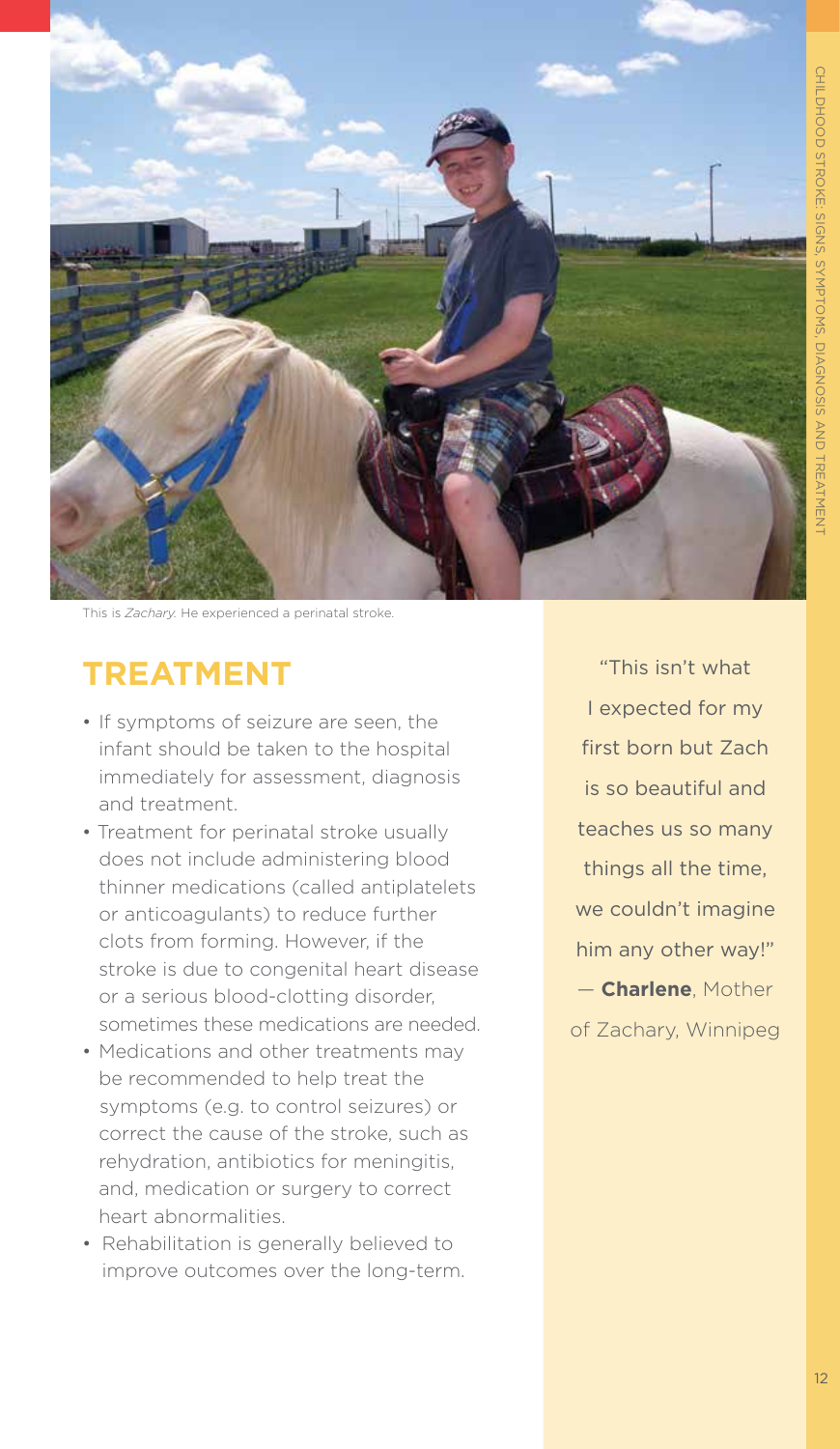### **CHILDHOOD ISCHEMIC STROKE** ISCHEMIC STROKE

### **SIGNS AND SYMPTOMS**

Very sudden onset of the following symptoms in children should be considered a possible stroke:

- Trouble speaking with slurred or inappropriate speech, or inability to speak at all
- Vision problems, such as sudden blindness or blurred vision
- Numbness, weakness or inability to move one side of the body
- Sudden headache
- Seizures
- Sudden change in alertness and ability to think clearly
- Dizziness, loss of balance, nausea and/or vomiting, together with some of the above symptoms

### **DIAGNOSIS**

- A Magnetic Resonance Imaging scan (MRI) or a computed tomography scan (CAT scan or CT scan) should be completed to confirm a suspicion of stroke; an MRI is better at identifying stroke in children, especially in the first 24 hours after onset of symptoms.
- Detailed family history regarding stroke, heart disease and other vascular diseases;
- Physical examination;
- Investigations into the possible causes for the stroke may also be done, including having an accurate history of the pregnancy and birth, X-rays, heart tests, and blood tests.

This is *Tyra* and her family. Tyra experienced a childhood stroke.



"We all celebrated when our daughter met her personal rehabilitation goal of doing her own ponytail using both hands." — **Global News** 

> **Calgary**, August 19, 2011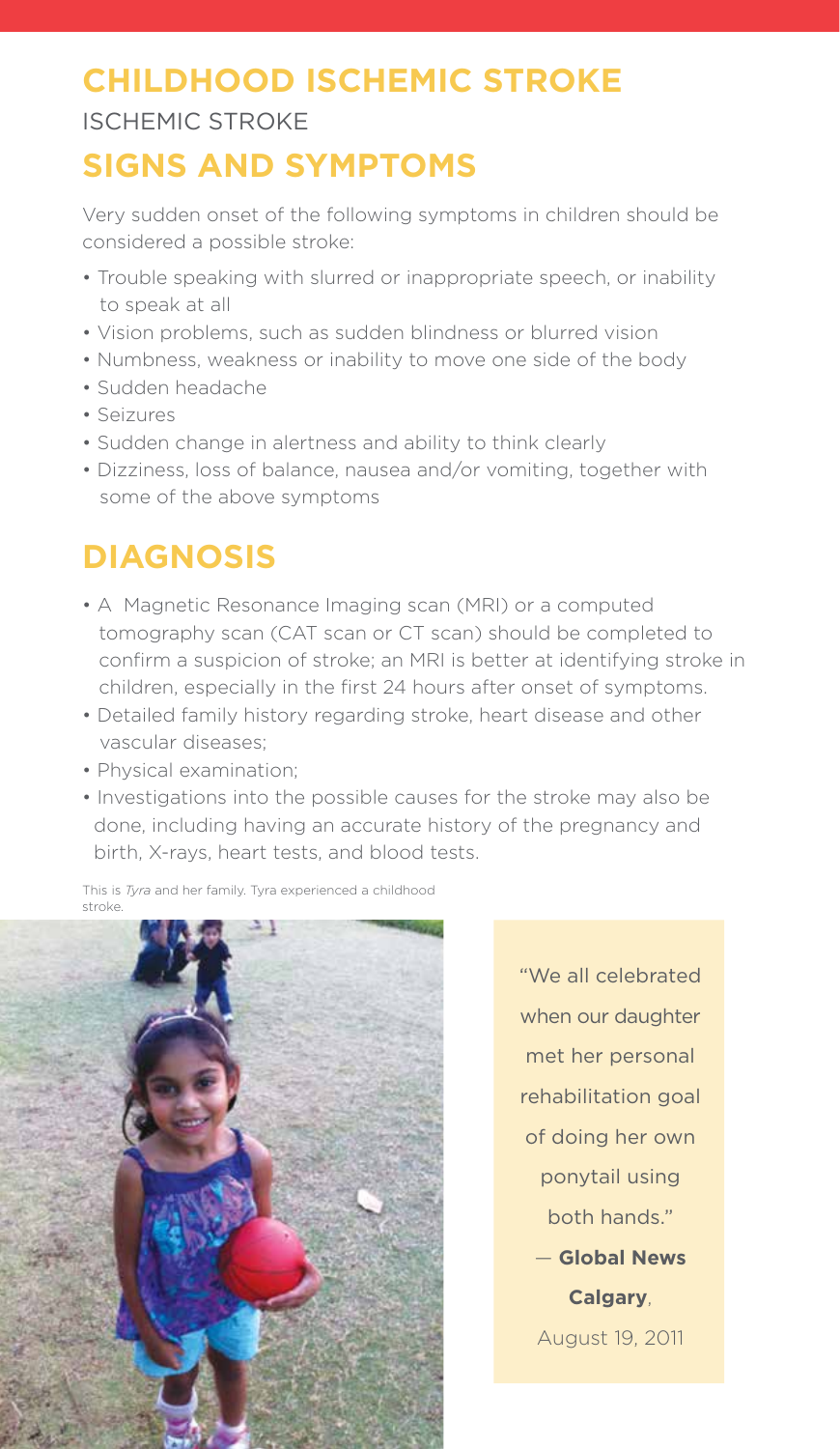The cause of stroke during childhood can go undetermined in approximately 10% of cases

#### **TREATMENT**

- **Call 9-1-1**. The child must be taken to an emergency department immediately for assessment.
- Treatment for childhood ischemic stroke usually includes medications, such as Aspirin™ or blood thinners (called antiplatelets or anticoagulants), to prevent further clots from forming.
- Medications and other treatments may be recommended to help correct the cause of the stroke, such as treatment for heart problems, rehydration, or treatments for blood and blood vessel diseases.
- Rehabilitation is generally believed to improve outcomes over the long-term. All children diagnosed with ischemic stroke should be assessed by the rehabilitation team.

#### **WHAT IS A TRANSIENT ISCHEMIC ATTACK?**

A Transient Ischemic Attack, or TIA, is a temporary blockage related to the blood flow going to the brain. A TIA will usually last from two to 15 minutes, but occasionally symptoms can last as long as a day (24 hours). TIAs do not cause long-term problems, however it may be a warning sign that a patient is at an increased risk for a stroke.

#### SIGNS AND SYMPTOMS

• Similar signs and symptoms for ischemic stroke noted above.

There is a 6% to 14% chance that a child who has had a childhood stroke may have a recurrence; children who have had a stroke are also at an increased risk for 'mini-strokes' (transient ischemic attacks), and 'silent strokes' that happen without symptoms we can see.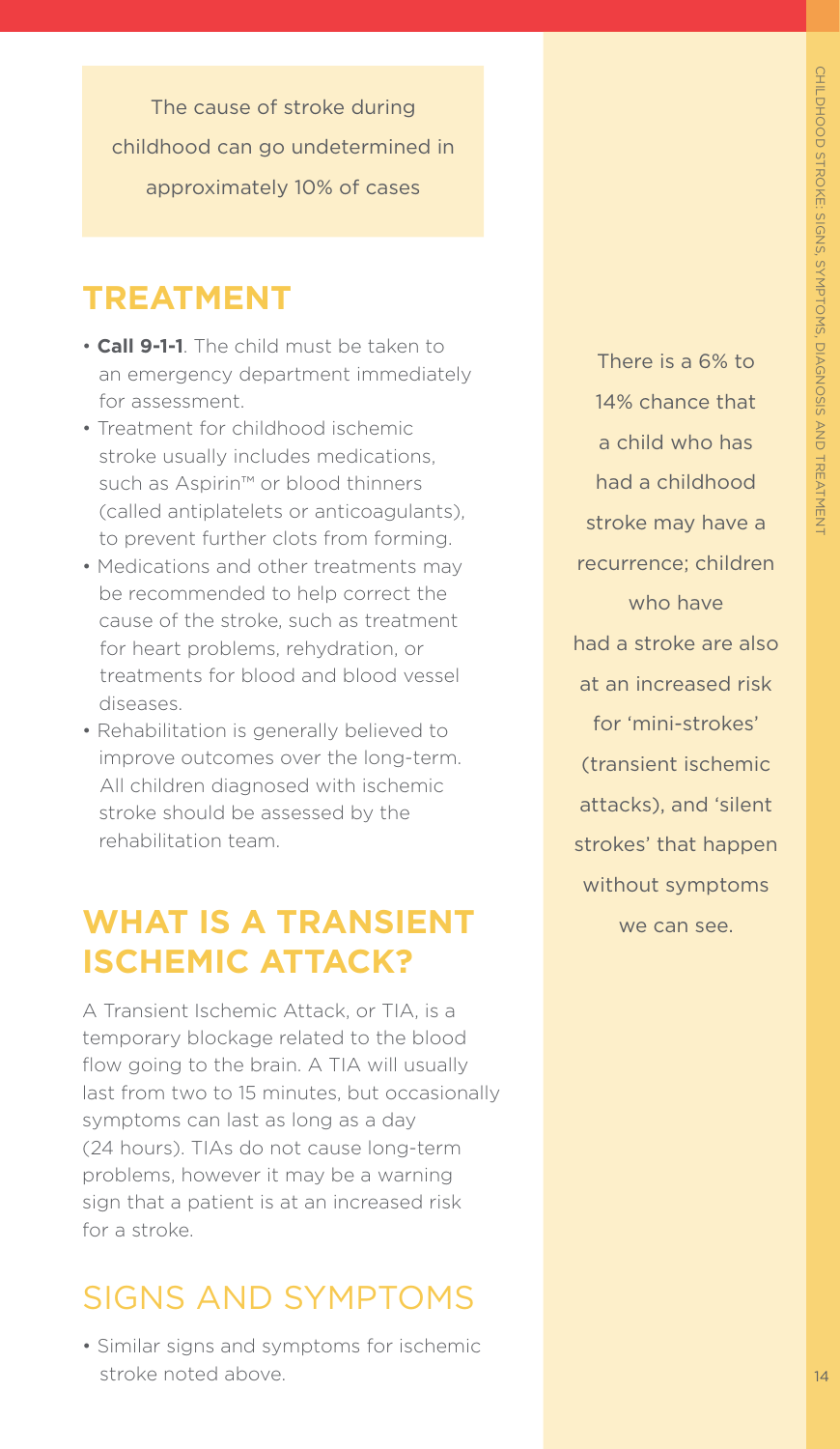### **DIAGNOSIS**

- Similar diagnostic steps are required to diagnose a TIA as for ischemic stroke, noted above.
- It is important that the diagnosis of TIA versus ischemic stroke be made when the event occurs, and also to investigate whether the signs and symptoms are caused by a stroke or TIA, or caused by another neurological problem that can 'mimic' stroke (such as seizures or migraine headaches).
- For TIA patients, preventative medical treatments (described below) should be started as soon as medically appropriate in order to reduce the risk of a more serious stroke in the future.

### **TREATMENT**

- • **Call 9-1-1**. The child must be taken to an emergency department immediately for assessment. You may not know it is a TIA at first, therefore it is important that anyone showing symptoms of possible stroke be taken to hospital by ambulance as soon as the symptoms begin.
- Treatment for childhood TIA may include medications, such as Aspirin ™ or other antiplatelet medications, or stronger blood thinners (called anticoagulants), to prevent further clots from forming and another TIA or stroke from occurring.

There is clear evidence that TIAs indicate a risk of a future stroke, and 20% of future strokes can happen within two days of the TIA.

- Medications and other treatments may be recommended to help correct the cause of the TIA, such as treatment for heart issues, rehydration, or treatments for blood and blood vessel diseases.
- Rehabilitation may or may not be required for a child who has had a TIA. All children should be assessed for their rehabilitation needs before leaving hospital or, for children not admitted to hospital, within two weeks of leaving the emergency department.

"Things that sound too good to be true usually are – there are many people who would promote unproven and potentially dangerous "treatments" for children with stroke. **Be very careful what you read on the internet** and review all

information with your child's neurologist."

— **Dr. Adam Kirton**, Pediatric Neurologist, Calgary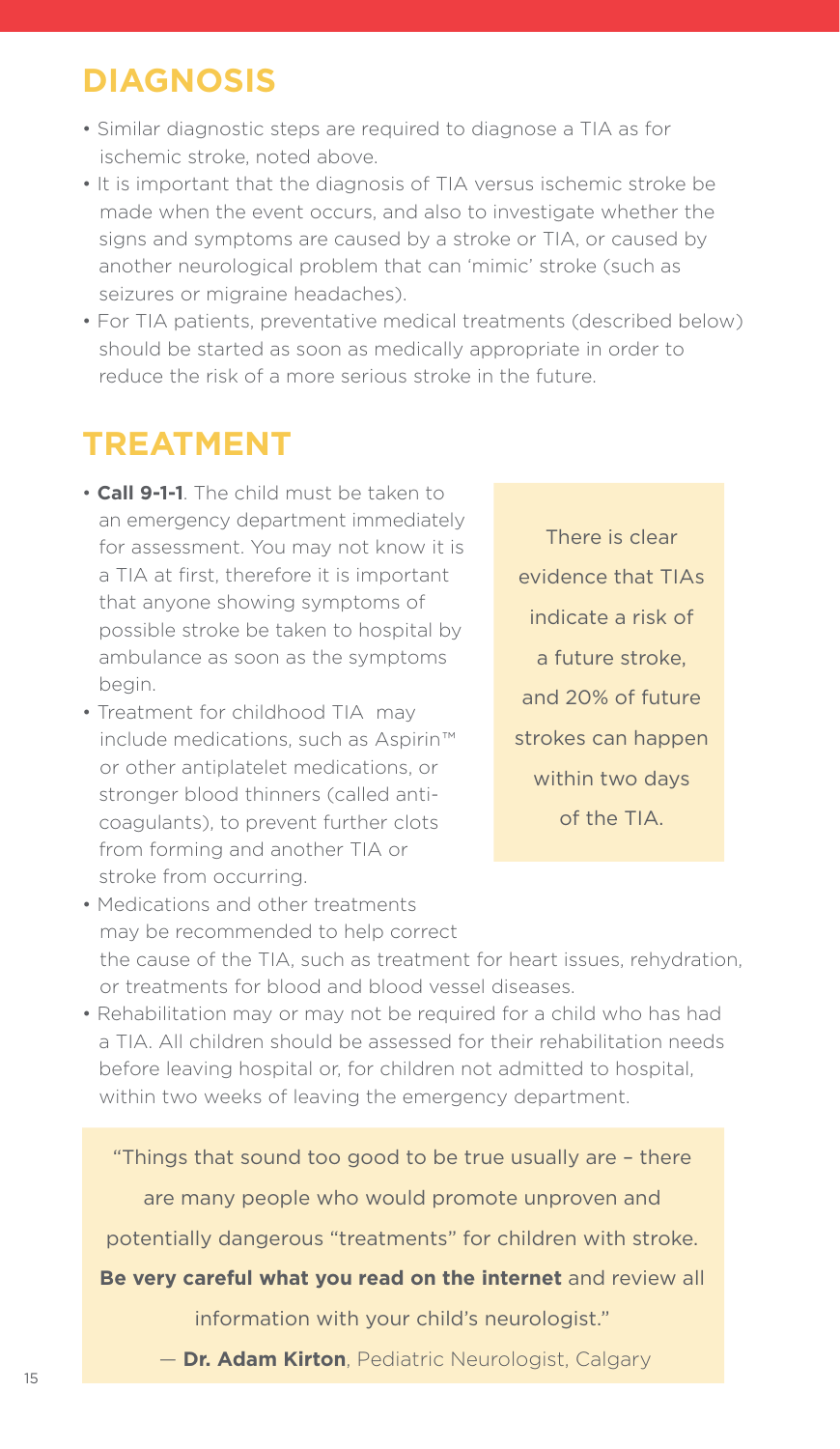

This is *Gabrielle* and her brother and sister. Gabrielle had a perinatal stroke.

### **WHAT IS CEREBRAL VENOUS SINUS THROMBOSIS (CVST)?**

An additional rare condition called Cerebral Venous Sinus Thrombosis (CVST) may also occur and cause a stroke. CVST is the presence of a blood clot in the veins and/ or sinuses (channels) located in the brain. These could involve either veins near the outer surface of the brain (superficial) or veins deeper inside the brain tissue. This type of clot can block the drainage of blood and fluids from the brain which can result in swelling, increased pressure or bleeding in the brain. This is a rare type of stroke that happens in 0.67 out of 100,000 children, and it usually happens more often in infants under the age of one year than in older children. CVST can also exist and not always cause a stroke.

#### **SIGNS AND SYMPTOMS**

Signs and symptoms depend on where in the brain the clot develops, how fast the clot develops, how big the blockage is, and the age of the child. The signs and symptoms are similar to many other conditions, which can make them difficult to diagnose.

"It is possible to live a fulfilled and joyful life with a diagnosis of childhood stroke. Being informed and feeling supported will help families move beyond the diagnosis and back into meaningful living" — **Nikki**, Mother of

Gabrielle, Oakville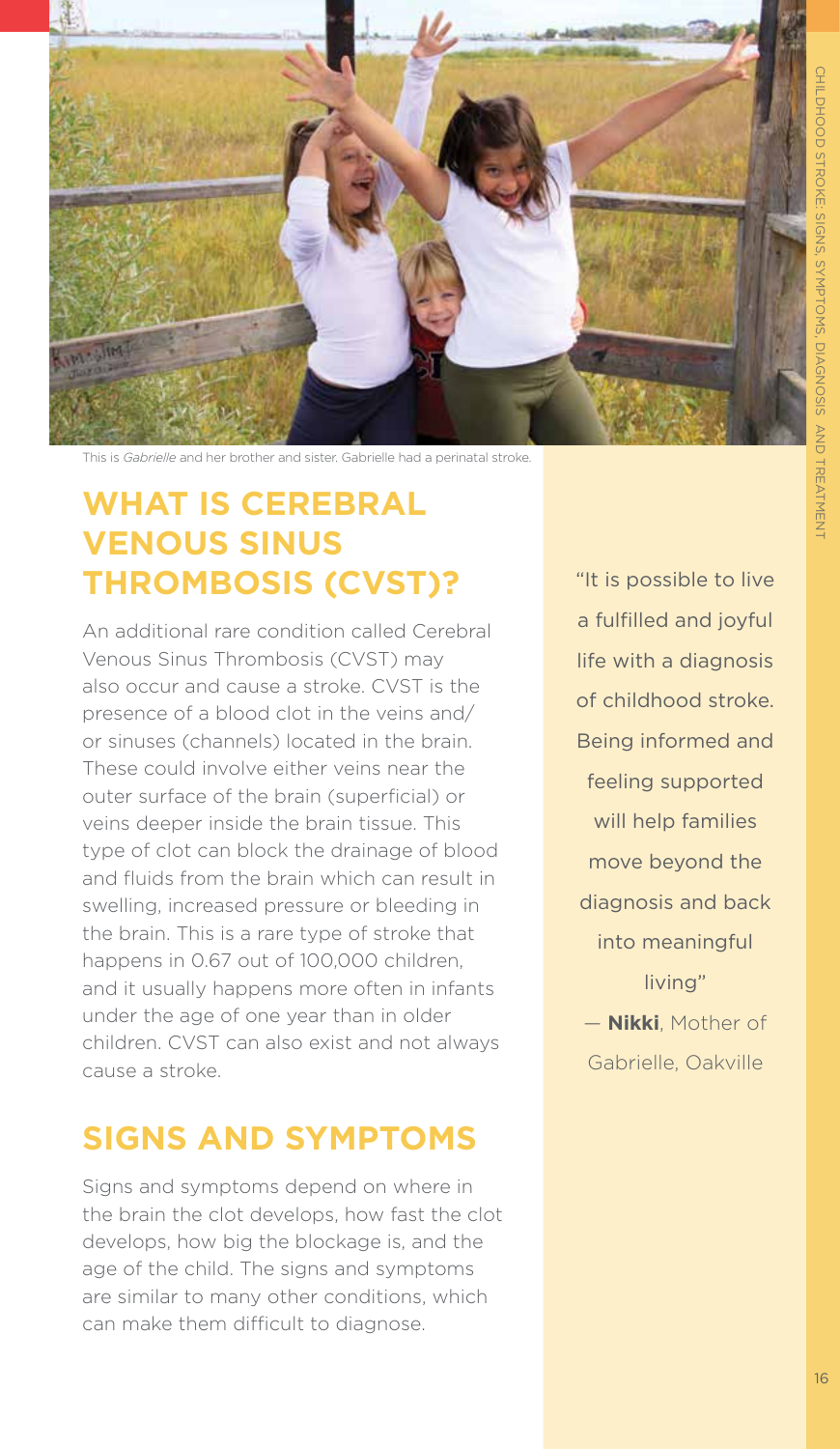#### Neonatal Cerebral Venous Sinus Thrombosis

CVST is harder to diagnose in neonates as signs and symptoms are typically very general or unclear. They often include seizures, swelling of the brain, difficulty with feeding, and more sleepiness than is normal for a newborn (lethargy).

#### Childhood Cerebral Venous Sinus Thrombosis

Signs and symptoms of CVST in children include but are not limited to seizures, headache, vomiting, fatigue, sleepiness, decreased alertness, fever and dehydration.

### **DIAGNOSIS**

- A detailed family history regarding stroke, heart disease and other vascular diseases.
- A brain scan (MRI with MR Venogram, CAT or CT scan, or CT Venogram) is needed to diagnose CVST because these scans have the ability to check blood flow in the brain and detect clots, swelling of the brain, damage to brain tissue and other abnormalities.
- Physical examination.

### **TREATMENT**

- Common treatments include blood thinning medications to help dissolve clots and prevent further ones from forming.
- Administering fluids to correct dehydration.
- Diagnosis and treatment of other medical conditions that may have caused the CVST to happen.
- If there is swelling in the brain, medications can be used to reduce the pressure, or a small tube can be placed in a ventricle of the brain to drain the extra cerebral spinal fluid (CSF) fluid. This tube is called a shunt.
- Medications to help stop seizures and slow down swelling in the brain.

This is *Brookelyn*. Her story is on the right.

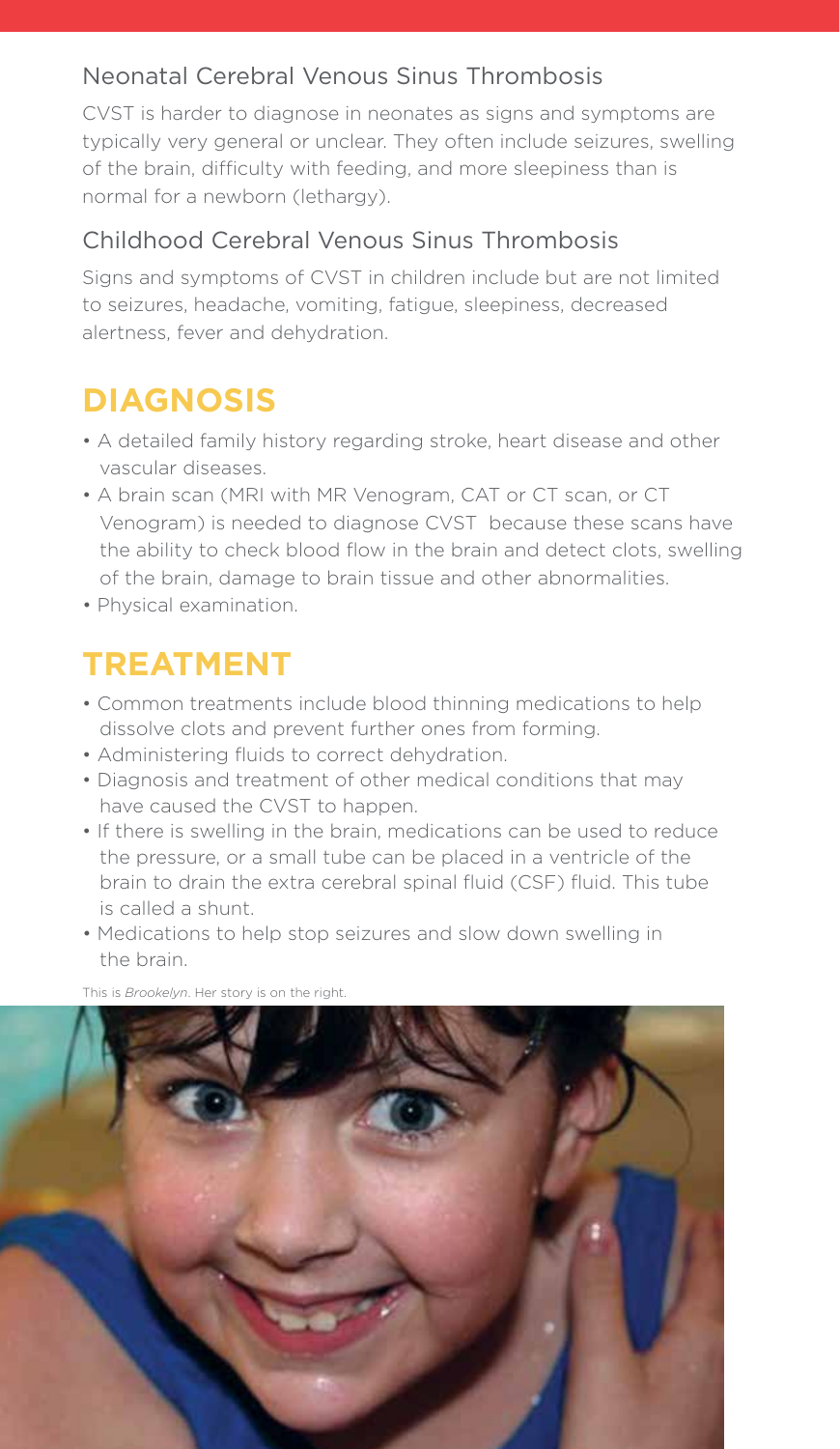### **HEMORRHAGIC STROKE**

Hemorrhagic stroke occurs when there is a weakening of a blood vessel, usually an artery, that starts to leak or breaks open, and causes bleeding into the brain. Bleeding caused by a broken blood vessel can cause the pressure inside the skull to increase. The brain can be damaged if this pressure becomes too high and starts to squeeze the brain tissue. The broken blood vessel can also stop blood from flowing to other parts of the brain.

### **SIGNS AND SYMPTOMS**

Very sudden onset of the following symptoms in children should be considered a possible stroke:

- Sudden severe headache and often projectile vomiting;
- Sudden change in level of consciousness (confusion, decreased alertness and/or  suddenly becoming very sleepy);
- Signs and symptoms of stroke such as sudden weakness or numbness on one side of body, vision problems or speech problems; and
- Seizures

#### **DIAGNOSIS**

- A computed tomography scan (CAT scan or CT scan) or a Magnetic Resonance Imaging scan (MRI) should be completed to confirm a diagnosis of hemorrhagic stroke.
- Investigations into the possible causes for the stroke may also be done, including having an accurate history of the pregnancy and birth, X-rays, heart tests, and blood tests.

About half of all neonatal and childhood strokes are caused by bleeding (hemorrhage) into the brain.

"When I first got to Brookelyn's side, I immediately noticed her face was drooping and that she was drooling. She was tired and seemed confused. I was confused by her symptoms. What scared me was when her caregiver told her that her mom was here, she looked me dead in the eyes and said, 'Where? Where is my mom?' You don't ever think a five-year-old can have a stroke, but had I seen the same symptoms on a 65-year-old woman, I would have known immediately." — **Cortney**, Mom of Brookelyn, Calgary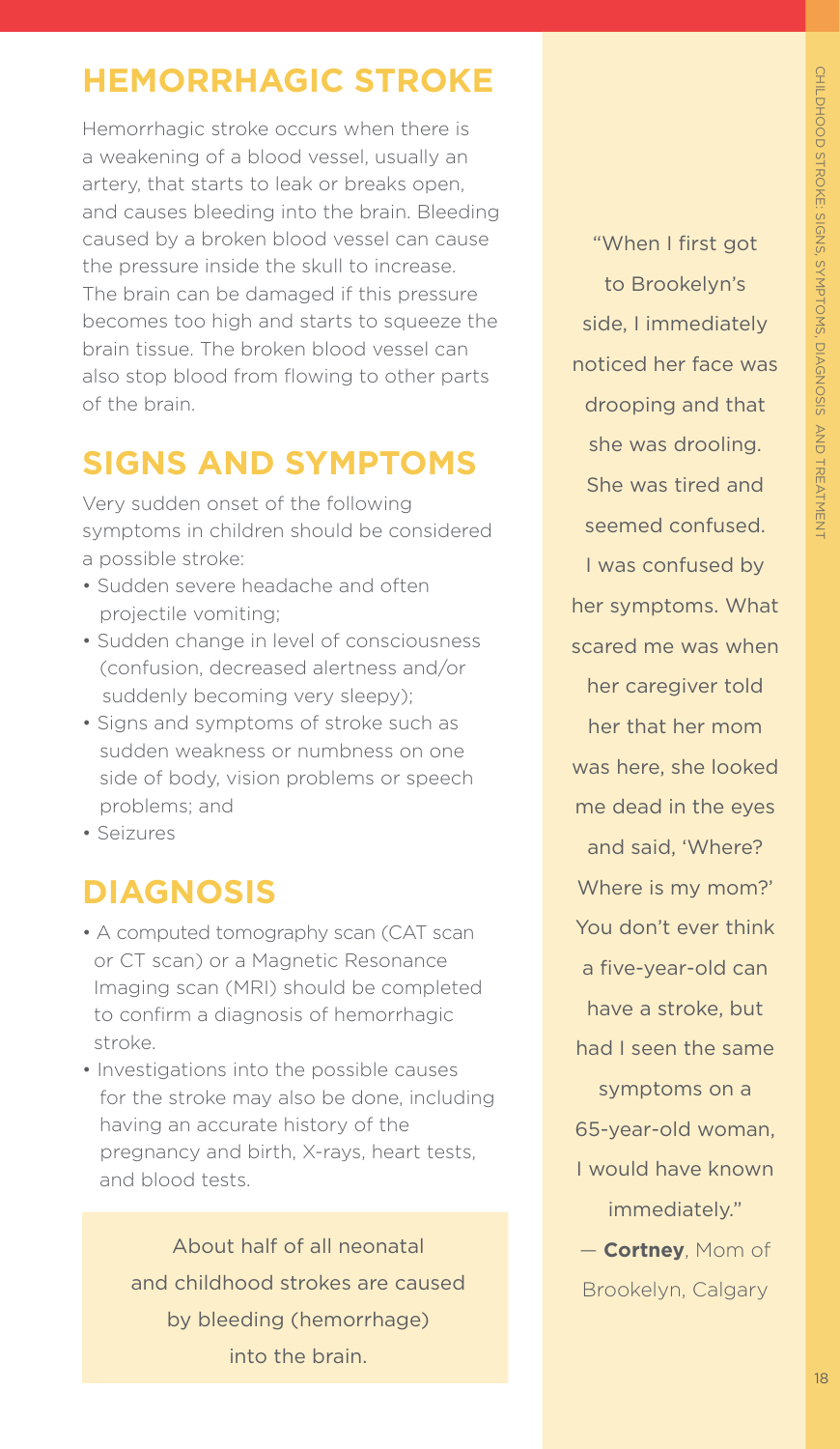### **TREATMENT**

- **Call 9-1-1**. The child must be taken to an emergency department immediately for assessment.
- Surgery may be needed to repair an artery, drain the extra blood from the brain and/or decrease any extra pressure in the skull.
- Medications and other treatments may be administered to help correct problems caused by the hemorrhagic stroke, such as fever or dehydration.
- All children should be assessed for their rehabilitation needs before leaving the hospital or, for children not admitted to hospital, within two weeks of leaving the emergency department.

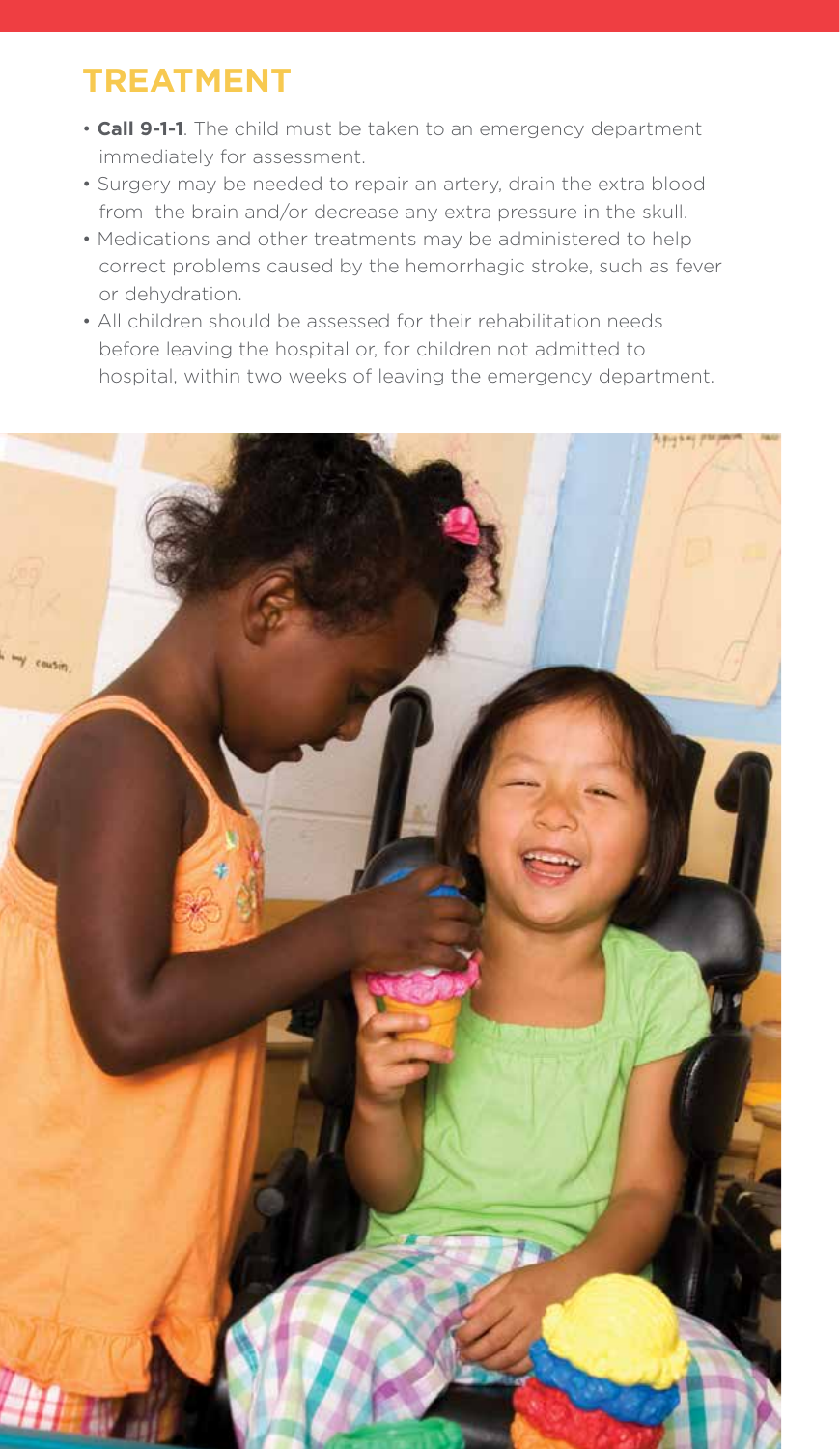

This is *Shamus* (right) and his brother. Shamus experienced a childhood stroke.

### **IMMEDIATE CARE AND RECOVERY: STROKE CARE IN HOSPITAL**

#### Who will be on our care team?

Most children who have had an acute stroke will be admitted to hospital for further tests to determine the causes and impact of the stroke and to provide treatment. Ideally, children who have had a stroke should be cared for in a hospital with pediatric stroke expertise.

All children with stroke who are in hospital should be cared for using specific protocols created for children with stroke using the best available research information and health-care expertise.

Many different types of health-care professionals will be involved in the care of children with stroke while in hospital and when they start rehabilitation. They all work together as a team. Family members and patients are very important members of the team and should be active participants in care planning and decision-making.

"As a parent you constantly worry. We are lucky he has no long-lasting deficits. I do think parents need to get together and talk. Support from others who really understand is so important, especially in the early days." - **James**, Father of

Shamus, Winnipeg.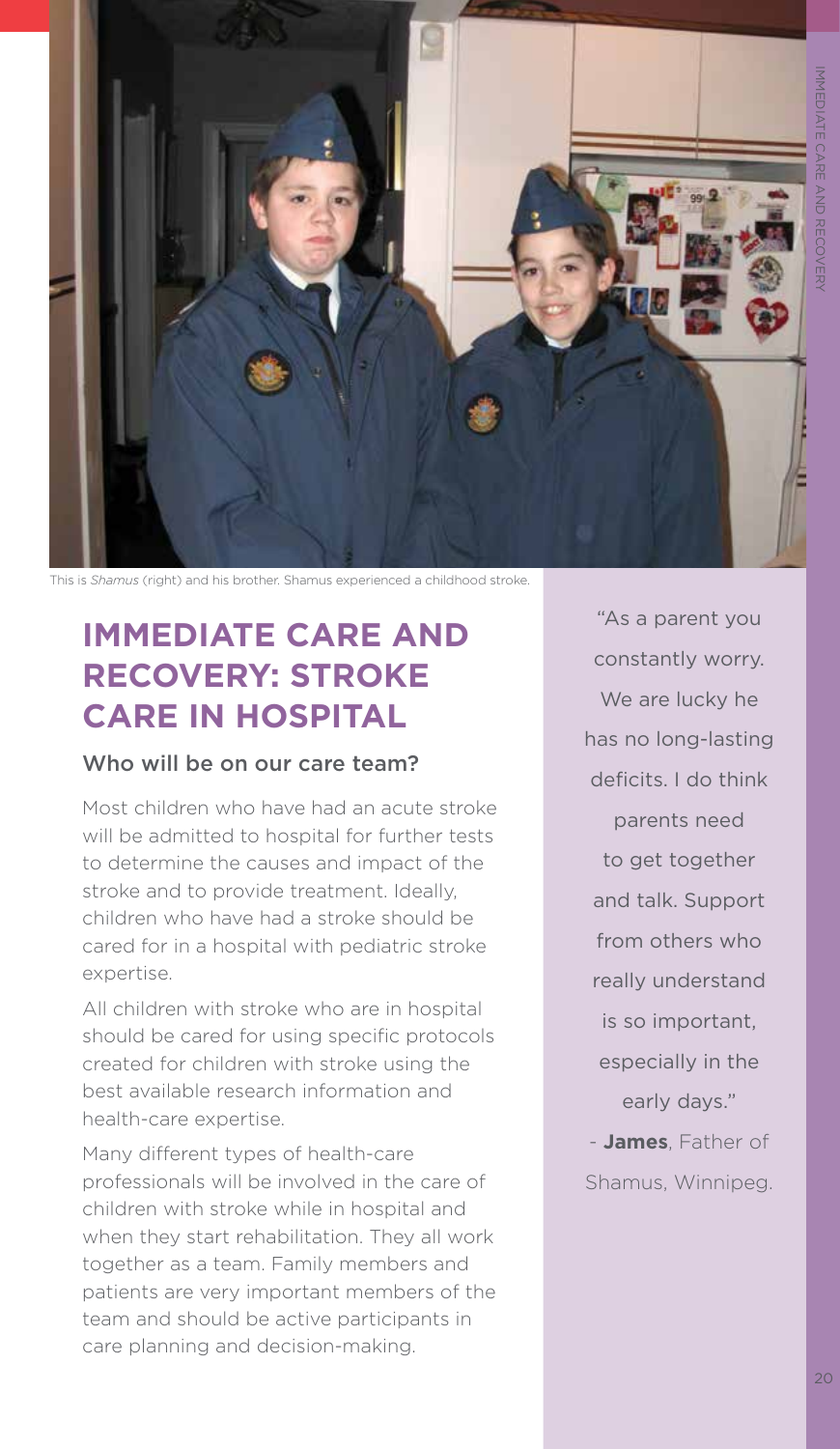#### **Team members may include:**

- Neurologists who specialize in stroke
- Primary Care Physicians
- Pediatricians
- Nurses
- Other medical specialists (depending on the underlying cause of stroke)
- Patients and their family members
- Speech Language Pathologists
- Exercise and Rehabilitation Assistants
- Physiatrists doctors who specialize in rehabilitation
- Recreation and Play Therapists
- Physical Therapists
- Social Workers
- Occupational Therapists
- Dietitians
- Pharmacists
- Child Psychologists

Each of these team members will play an important role in providing care for your child. Continue to ask them questions throughout your care journey.

An important role of each member of the health-care team is to educate families about their child's diagnosis of pediatric stroke. Sometimes it is difficult for health-care workers to be able to determine the exact causes of stroke and the extent of stroke recovery. Some important questions to ask your health-care specialists can include:

- What effects will the stroke have on our child's growth and development?
- What will our child's recovery be like?
- What do we need to consider for our child once he or she is discharged from the hospital?
- What types of financial, rehabilitation and educational supports are available for my child?
- What services and resources are available in our community to help a child who has had a stroke?
- Who should I call when I have more questions?

"While the newborn brain is vulnerable to damage

it also has an incredible capacity for repair. Our goal is to

identify ways to promote repair and recovery."

— **Dr. Steven Miller**, Pediatric Neurologist, Toronto, Ontario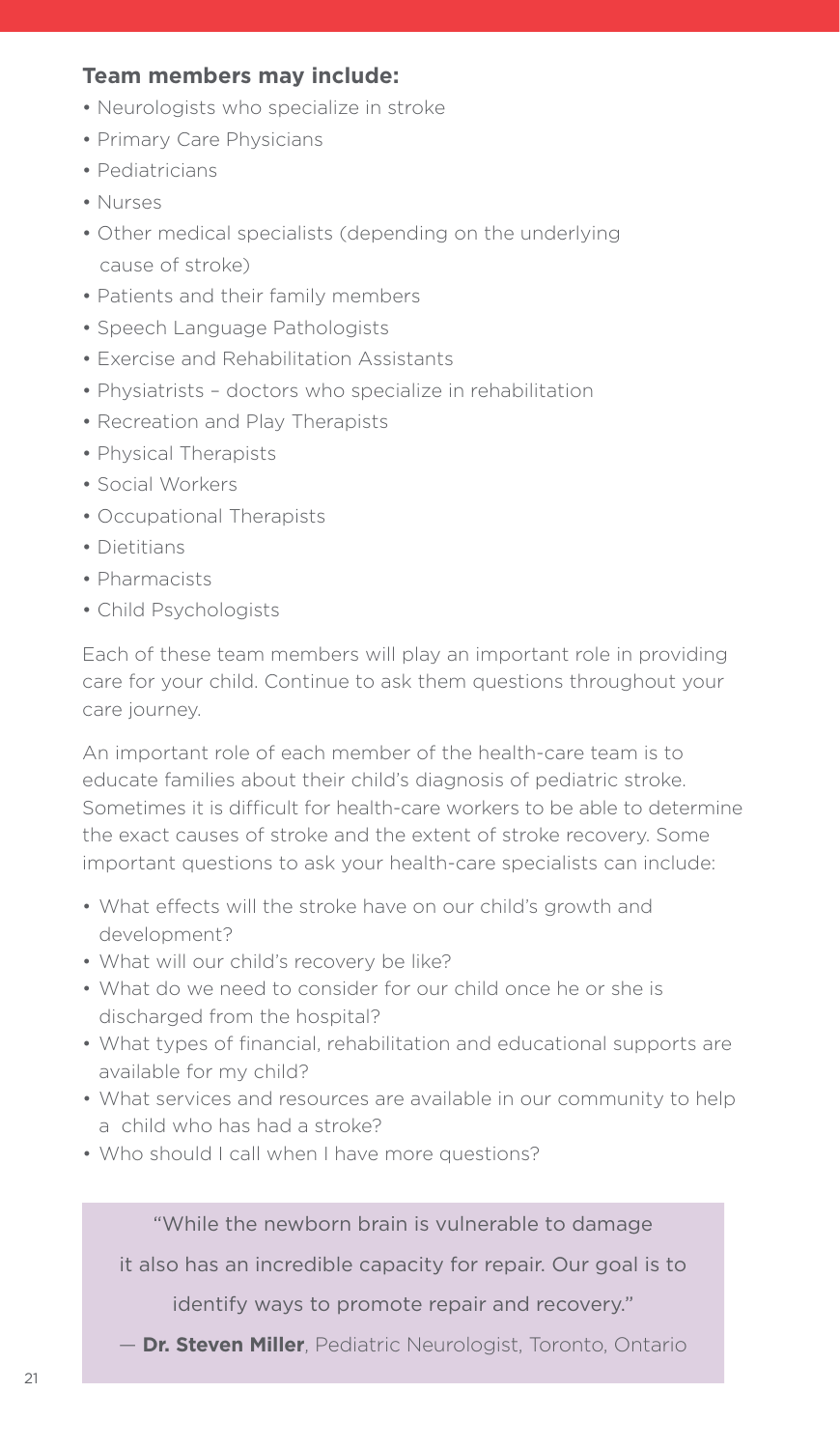22

#### **REHABILITATION AND RECOVERY FOR A CHILD DIAGNOSED WITH STROKE**

The brain of a child and infant is still growing and developing and constantly learning things which are new. Rehabilitation following stroke or transient ischemic attack can likely lead to significant improvements in longterm outcomes for your child.

The length of rehabilitative treatment will be different for everyone, and different amounts or types of therapy may be needed at different times throughout growth and development.

All children diagnosed with stroke should have a detailed assessment by health-care professionals who specialize in rehabilitation. The rehabilitation team will be able to determine the types of therapy a child could benefit from and the best locations where children can receive that care. The stroke rehabilitation team may include many of the team members we have listed in the section on stroke care in hospital.

This is *Zachary.* He experienced a perinatal stroke.

"The system is only as good as you make it. You need to go out to find the resources your child needs and you really need to listen to what the Occupational Therapists and Physical Therapists say about the exercises. The exercises are so important and you need to keep it up and do them." — **Charlene**, Mom of Zachary, Winnipeg

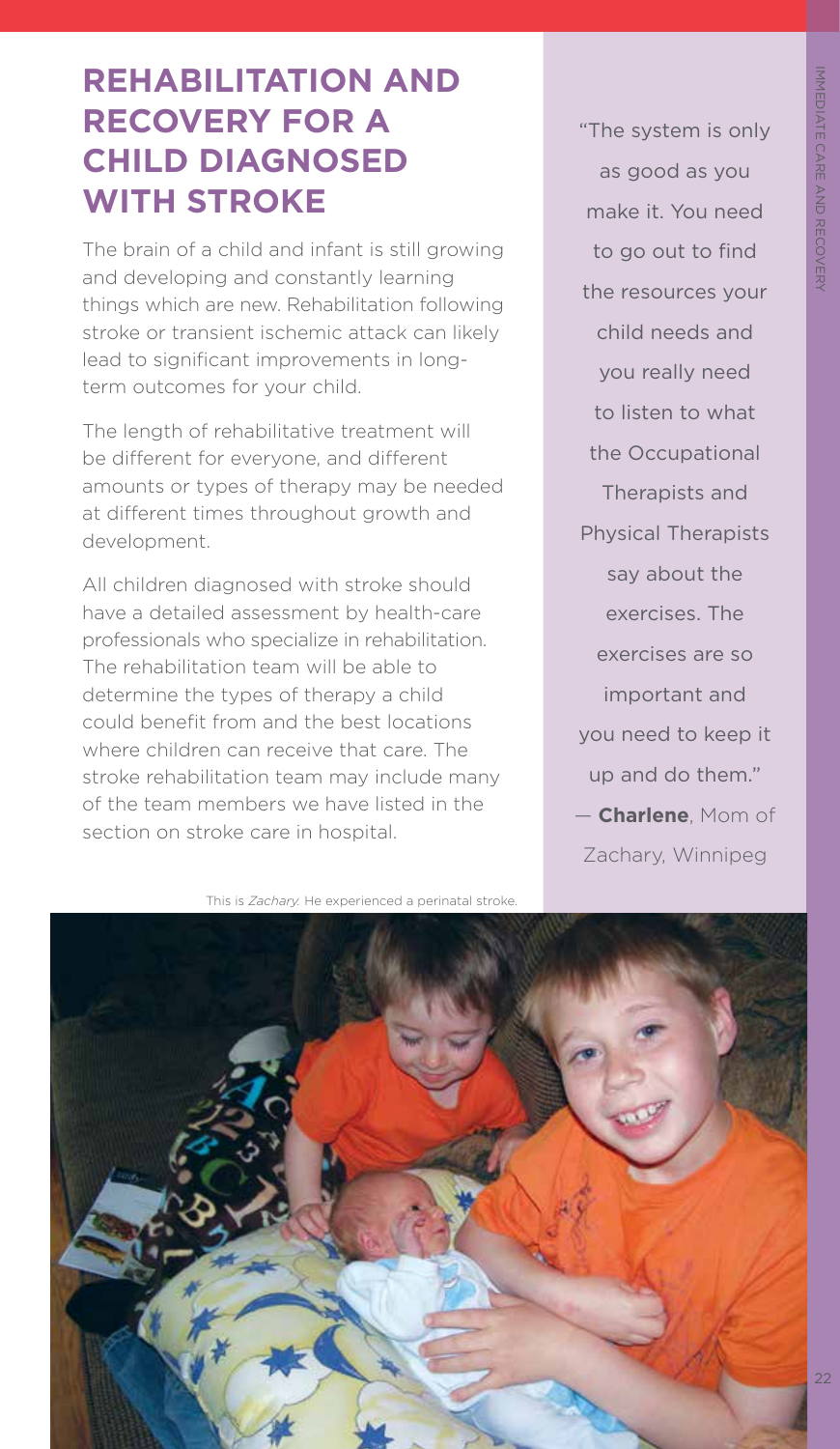It is normal to feel overwhelmed by all the assessments during the early days following a diagnosis of stroke in a child. All the healthcare professionals who see a child are working together as a team to ensure each child receives the best care possible. Both the family and the health-care team will work together to form an individualized plan of care for the child. It is important that family members be involved in the planning of care and understand the details and requirements to help the child have the best recovery possible.

It is important that rehabilitation therapy begin as soon as possible following a stroke. Rehabilitation should be started in the hospital and continued once a child leaves hospital. After discharge from hospital, rehabilitation can be provided at home, in an outpatient clinic that is part of the hospital or at specialized pediatric rehabilitation centres.

Rehabilitation sessions work to improve functions that were affected by the stroke and assist in helping the child to adapt to physical or cognitive changes. Sessions may also include the development of skills that will be needed to be independent at school or at play. Cognitive assessments, which examine the child's ability to learn and detect any learning difficulties, can help in planning educational programs once the child reaches school age or returns to school.

It is good to get all family members involved in a child's rehabilitation. It is important that siblings become involved, and are given a chance to ask questions and get honest, age-appropriate answers.

Your health-care team should continue to provide information and education throughout rehabilitation and during recovery. The educational needs of each family are unique and tend to change throughout rehabilitation, recovery, and as the child reaches new developmental milestones.



This is *Aidan* and his physical therapist. Aidan had a stroke at age 16.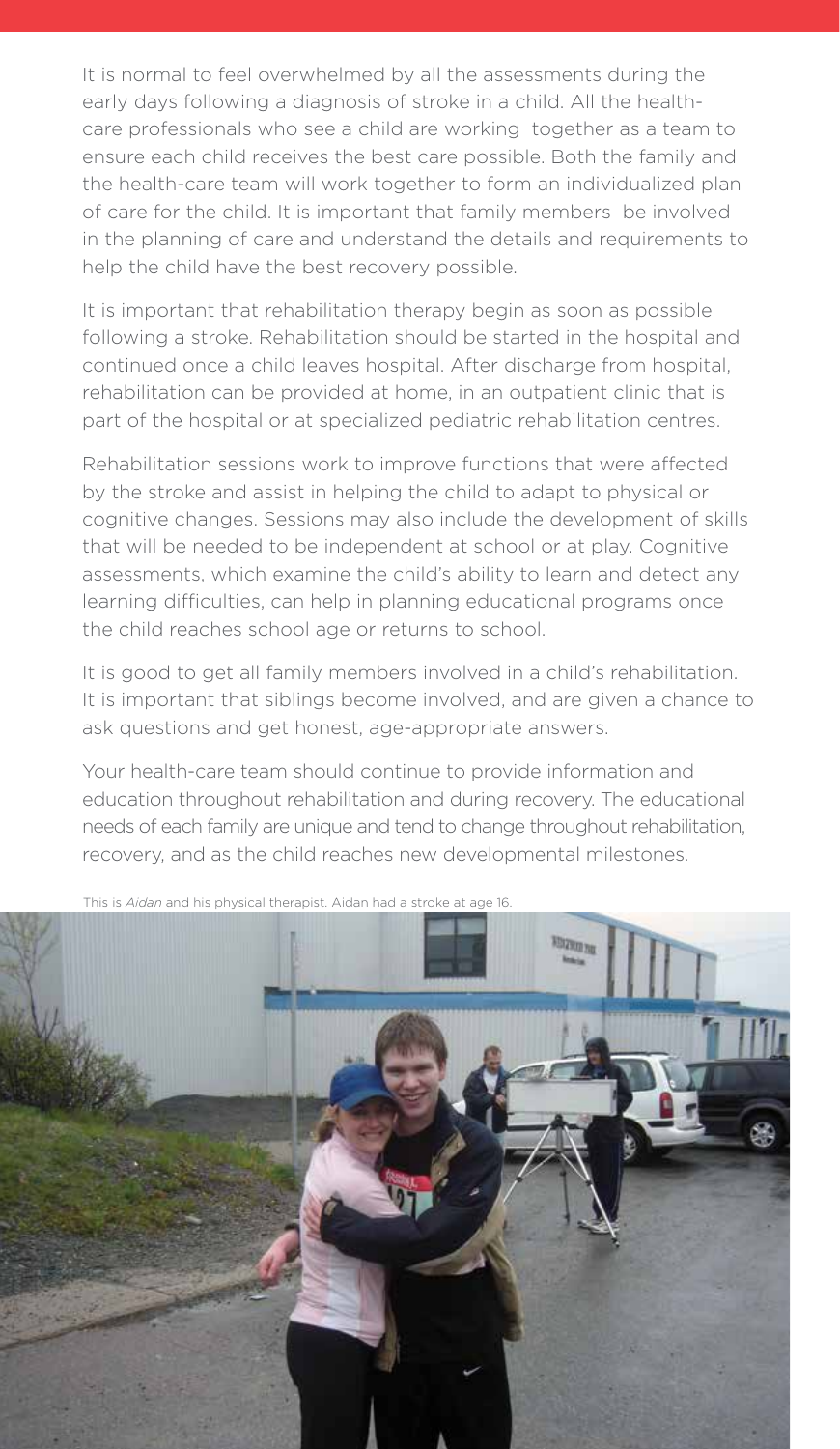#### Important things to know during rehabilitation

- The stroke team will work with you and your child to develop a rehabilitation plan. This plan should be updated as the child progresses and improves.
- Parents and family members should receive training by the rehabilitation team on how to help a child during rehabilitation and recovery.
- The stroke team should work with families to prepare for a child's return home. You may need to adapt your home to make it safe and accessible for your child.
- When you leave hospital, rehabilitation should continue and may occur in different settings such as an outpatient clinic, a community program, in your home, and at school.
- If a child's symptoms change or seem to become worse during rehabilitation or after the child leaves hospital, notify your health-care team immediately.

### **ONGOING STROKE CARE**

Stroke care does not end when you leave the hospital or the rehabilitation centre. Your child will continue to be seen by their pediatric stroke specialist and/or other physicians to assess and follow up on their recovery. Each child's recovery from stroke is unique, and the healthcare team is there to make sure your child has the services they need in order to have the best recovery possible from their stroke. There are more and more resources being developed to help families and children overcome some of the challenges they may face in having a diagnosis of stroke. Ask your health-care specialist to help you navigate what resources are available for you and your child.

"We used music a lot. Aidan seemed to sing easier than talk. You know your child better than anyone. Together you'll figure out what works for you and your family. Don't forget to take time to play with your child and have fun." — **Peggy**, Mother of Aidan,

Newfoundland

"We also make sure to play with her a lot and concentrate on her weak side to increase the awareness she has. She has gone from not feeling anything if you tickled her foot to being ticklish on that side." — **Andrea**, Mother of

Paige, Calgary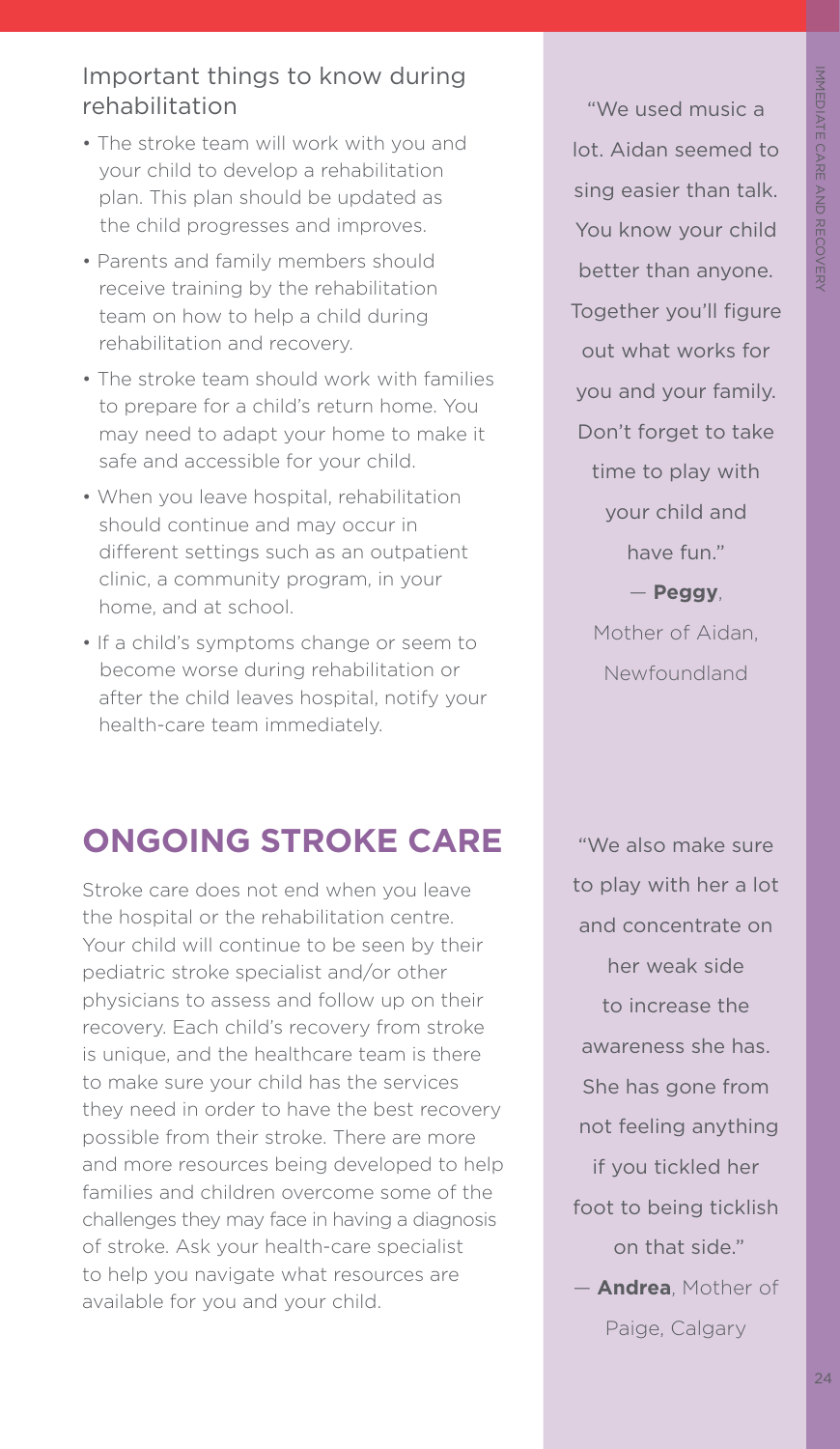Here are some points to consider discussing with the health-care team in helping to plan for your child's ongoing needs after a diagnosis of stroke.

- Who will continue to follow up on my child's recovery?
- How are appointments booked, how do I contact those individuals?
- What signs and symptoms should I be looking for in my child and who do I contact with questions or concerns?
- Will my child be taking any medications or receiving other treatments once we are at home? What do I need to know about such medications and treatments.
- What do I need to consider as my child either returns or enters school?
- Is there a local support group of other families that have experienced pediatric stroke? How can I contact them?

### **WHAT FAMILIES CAN DO TO REDUCE THE RISK OF PEDIATRIC STROKE AND STROKE IN ADULTS:**

Although causes of stroke are generally different for children, lifestyle management issues are equally important for the pediatric population, particularly as the long-term risk of recurrence for children is much higher. When these children become adults, if they are obese, smokers or have other risk factors for stroke and heart disease, the risk of another stroke is greater.

#### REGULAR EXERCISE IS IMPORTANT:

All children should have at least one hour of exercise every day.

#### **For children age 5-11, try some of these activities:**

- Play tag or freeze-tag!
- Go to the playground after school.
- Walk, bike, rollerblade or skateboard to school.
- Play an active game at recess.
- Go sledding in the park on the weekend.
- Go "puddle hopping" on a rainy day.

#### **For children age 12-17, try some of these activities:**

- Walk, bike, rollerblade or skateboard to school.
- Go to a gym on the weekend.
- Do a fitness class after school.
- Get the neighbours together for a game of pick-up basketball, or hockey.
- Play a sport such as basketball, hockey, soccer, martial arts, swimming, tennis, golf, skiing, or snowboarding.

#### HEALTHY DIET:

Decrease sodium (salt) & Eat lots of fruits and vegetables

#### **Following Canada's Food Guide helps children grow and thrive.** <sup>25</sup>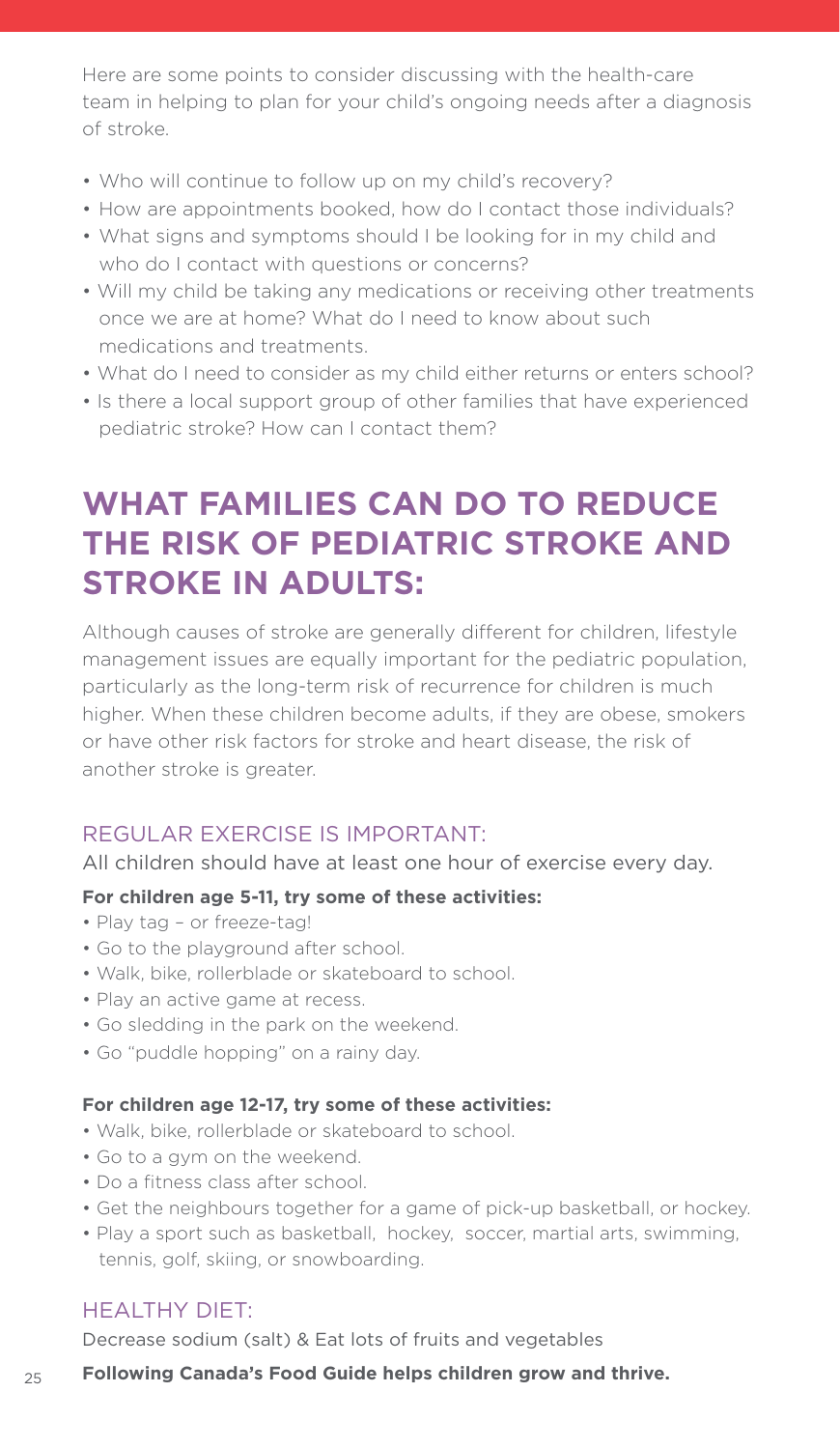Young children have small appetites and need calories for growth and development.

- Serve small nutritious meals and snacks each day.
- Do not restrict nutritious foods because of their fat content. Offer a variety of foods from all food groups.
- Most of all... be a good role model.

#### SMOKING:

Limit your risk by avoiding or quitting smoking, avoiding second-hand smoke and making your home and car smoke free.

Talk to your teen about the health risks of smoking and how to resist peer pressure.

#### OBESITY AND BODY WEIGHT:

#### **Maintaining a healthy weight is important for growing children. This can be done by:**

- Being physically active
- Making healthy food choices
- Limiting how much sugar you eat and drink
- Eating reasonably-sized portioned meals
- Avoiding unhealthy food temptations in the house.

#### BLOOD PRESSURE:

#### **Having your blood pressure checked should be a normal part of any medical check-up.**

High blood pressure can increase your risk of stroke. If high blood pressure is discovered, tests may be done to find out what is causing the high blood pressure and medications may be used to treat it.

#### Family Support Groups

Family support groups that are specific for families who have experienced childhood stroke are made up of individuals who understand your situation and can talk to you about their own experiences. These support groups are new in Canada and are just getting started. Parents should ask their health-care team whether there is a support group in their area and how to make contact with the group.

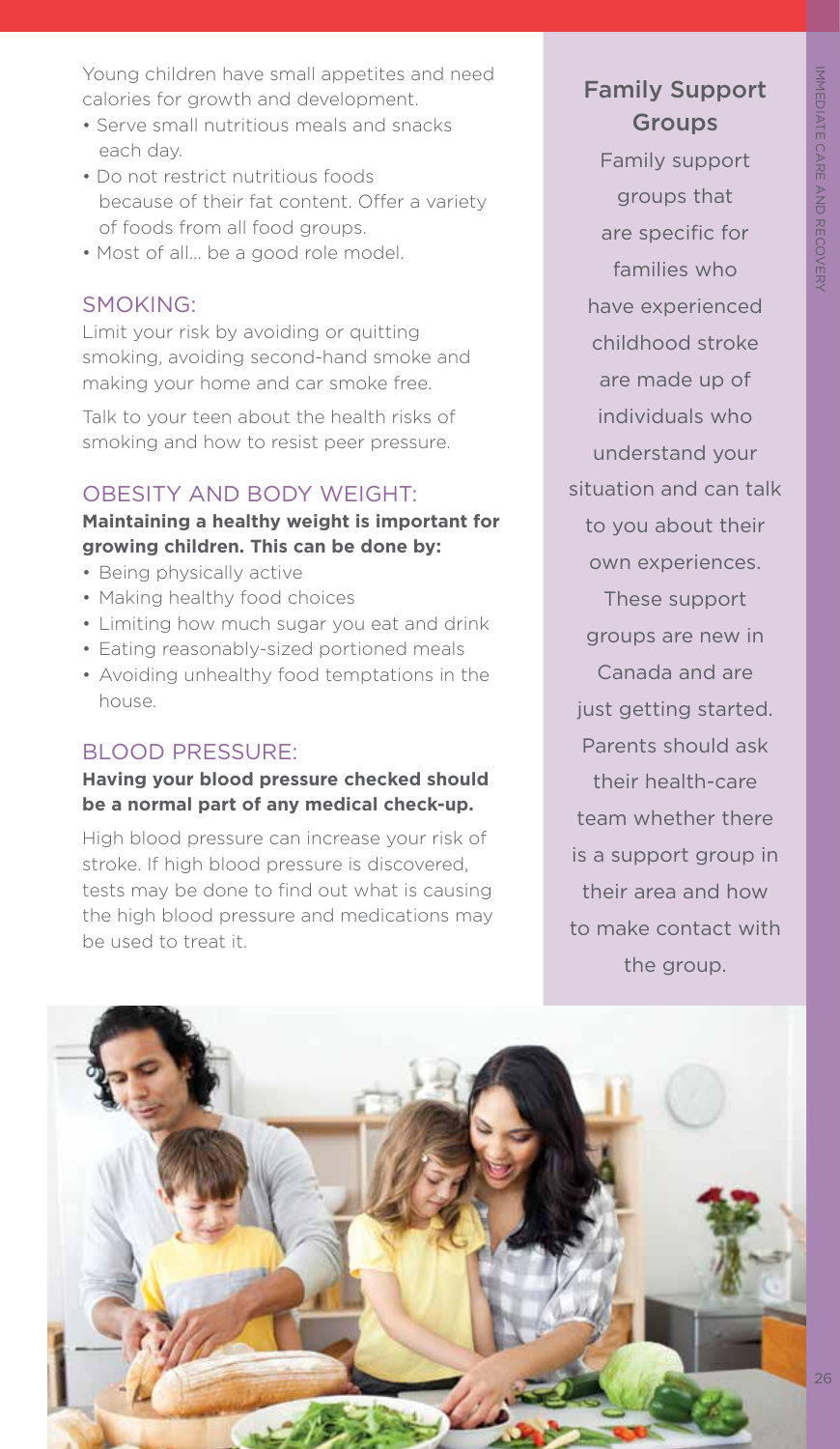#### **GROWING UP AFTER A STROKE RECOVERY AND MOVING FORWARD**

### **FAMILY ROLES**

Every family member plays an important role in a child's recovery from stroke. Family members can do many normal activities to help a child recover. It is important that family members and care providers gain as much education and understanding of stroke as possible.

#### **Here are some things that families can do together:**

- Create an enriching environment. Read a book, do a puzzle or a craft.
- Do activities together that need two hands! Try shaping cookies from cookie dough and gradually work up to more challenging tasks.
- Share in lots of laughs! Positive emotions and laughter help prepare the brain to be ready to learn.
- Play a video game (but be careful if seizures are a problem for the child)
- Go on outings together.

### **EMOTIONAL AND BEHAVIOURAL HEALTH**

Stroke can have a considerable effect on a child's emotions and behaviour. Depression, anxiety, other mood changes, attention problems, and memory problems can all occur at some point after a stroke. Some of these changes may not be seen until the child grows and develops. Changes such as in the inability to do progressively complex math, problem solving or difficulty with reading comprehension may start to show up at school.

It is important for parents to watch for these changes and share concerns with their health-care team right away. Prompt treatment for depression and other changes will help improve the child's overall recovery and his or her ability to participate in rehabilitation. Resources are available to help your child overcome these challenges in school and as she or he grows and matures.

Parents and other family members are also at risk of experiencing depression when a child has had a stroke. Parents are strongly encouraged to talk to their health-care team about their own emotional needs so that they are better able to cope and be able to support their child and family.

### **SCHOOL-AGE CHILDREN: RETURNING TO THE CLASSROOM**

Returning to school full-time following a stroke is a major milestone and needs to be carefully planned. A slow return may be good. It is wise to keep in touch with friends during the stroke recovery period as this can make settling back into school easier.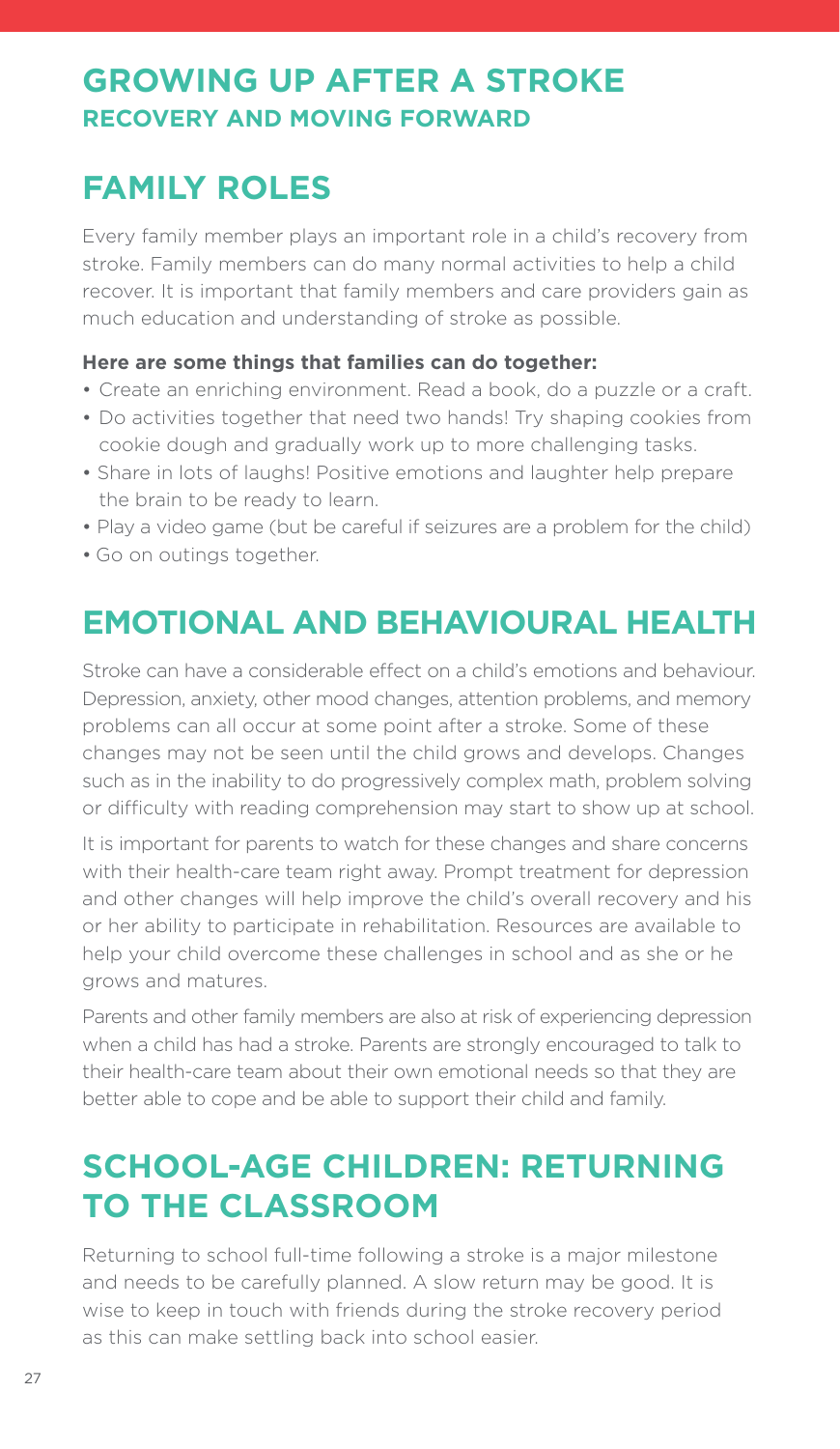It is important to be patient during the transition back to school as some things may seem more difficult at first than they were before the stroke.

It may help if the teachers and parents of their classmates are informed of your child's progress; if they are aware of any differences that classmates may notice (such as a difference in walking or a change in speech), they can speak to their child about the importance of acceptance and being supportive. Talking about these changes before returning to school may make the transition easier. Members of your medical team may have suggestions.

#### **PALLIATIVE CARE**

Palliative care can complement lifeprolonging or disease-modifying therapies post-stroke and need not be reserved for those whose death is imminent. Palliative care aims to prevent and relieve physical, social, psychological, or spiritual suffering of stroke patients and their families. Rarely, a stroke is life-threatening and for such children, complications can happen along with the stroke that can cause a child to be uncomfortable. Often, palliative care can be provided to keep the child comfortable during this time. End-of-life care or terminal care may be offered in these cases.

"Keep all your records organized and available. Once you get yourself organized, you'll feel more in control and less overwhelmed.

Prepare a package of important information to provide everyone who will be working with your child (such as, teachers, healthcare workers, and coaches)." — **Cortney**, Mom of

Brookelyn, Calgary

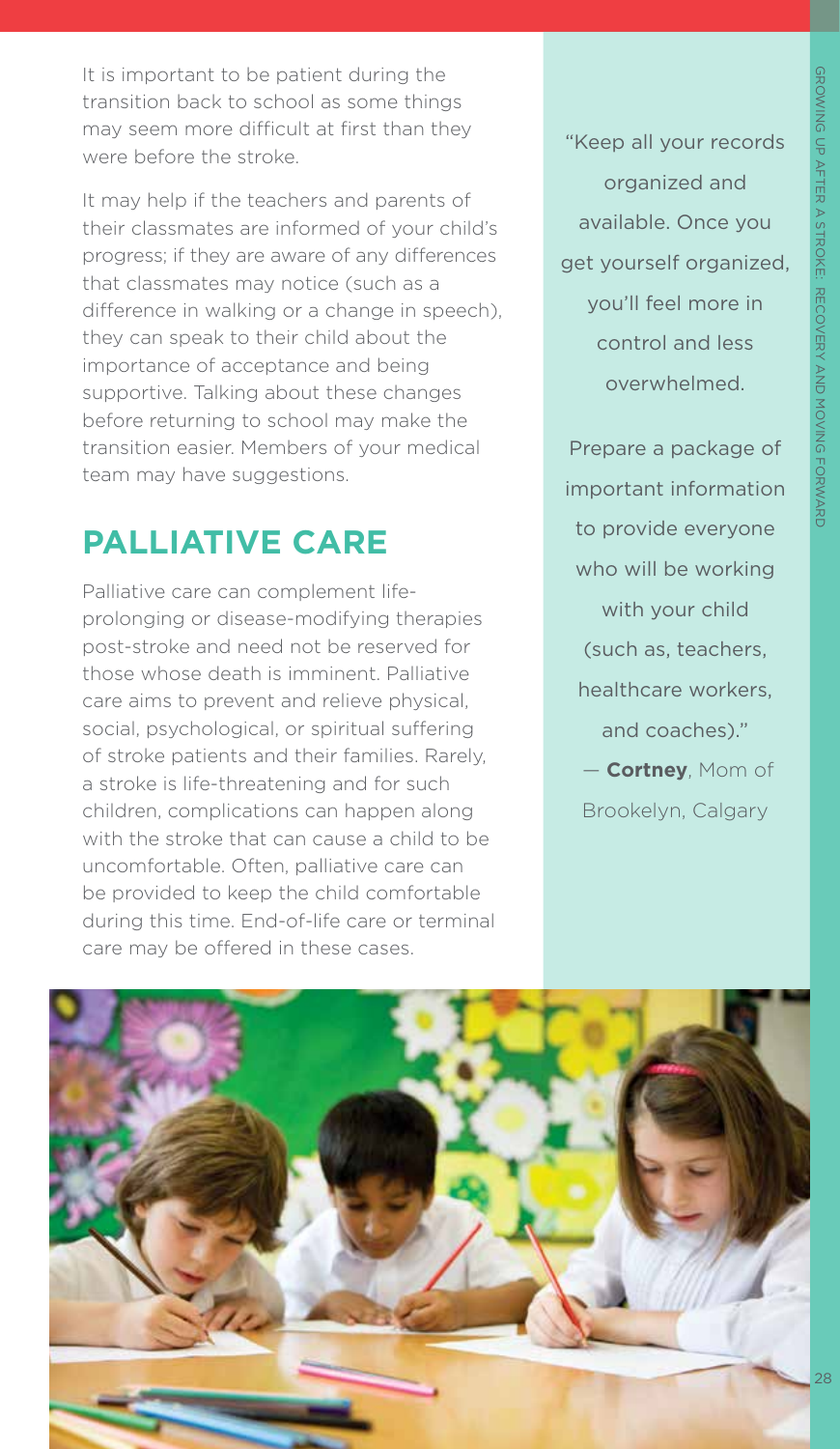### **PARENT TO PARENT:**

Families from all over Canada have generously shared their stories with us. The following are some words of wisdom from these families on how to move forward with success.

- **Advocate** in all parts of your child's life. They will need it - even with the experts.
- **Organize** keep all records and information organized and available. This will help you feel more in control of you child's health and the challenges you will face.
- **Create** an information sheet about your child to give to the school and leaders of all their other activities. Include emergency contacts, and an action plan in case a change in your child's health occurs.
- **Notify** register with MedicAlert and have notification jewelry made for your child
- **Plan** work closely with your child's teachers and principal to create a specialized education plan. Include membersof your health-care team such as an occupational therapist, when needed, to help your child have everything they need to succeed at school.
- **Double Check** be very careful what you read on the internet and check with your health-care team to verify information.
- **Communicate** take the time to talk to your child and explain what it means to have had a stroke. Use language your child will understand and adapt the dialogue as they grow and develop becoming involved in different situations.

"The diagnosis of stroke is very overwhelming in the beginning but know that you are not alone and do not lose sight of the big picture. The stroke is just one incident in your child's life and does not define who they are. There will be many challenges that come from this but your child will amaze and astonish you in ways you never expected."

— **Andrea**, Mother of Paige, Calgary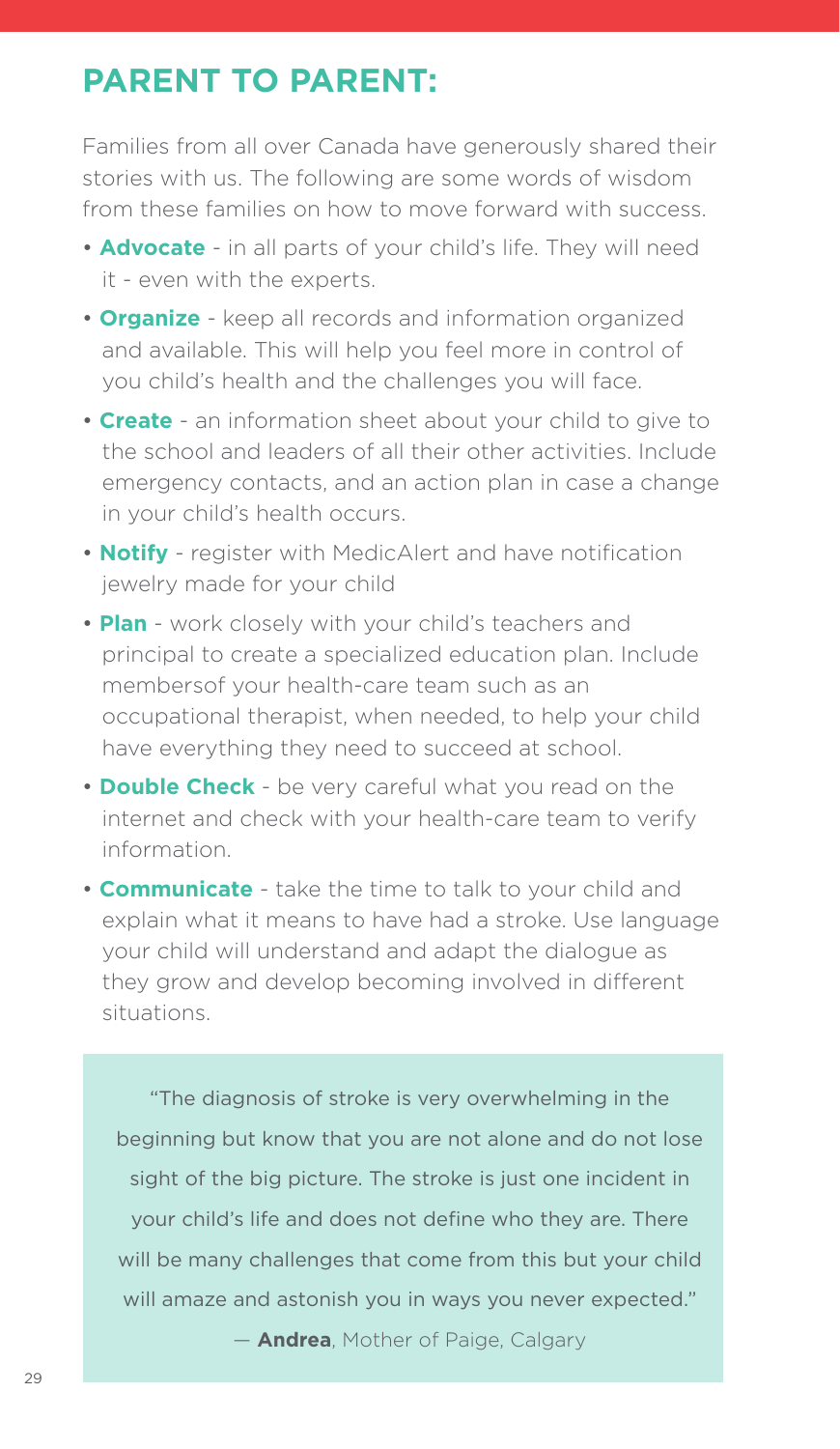### **KID TO KID:**

Success stories and words of encouragement from children who have experienced a stroke

"My name is Sydney. Three years ago I had a stroke. I was only in grade two and I didn't know what had happened. It turns out one of my arteries leading to my brain got squeezed or blocked not allowing blood to get through to my brain. The human brain can't work properly without blood. **This may seem scary, but it isn't**. I am fine now. All I have left are some pictures and my memories."



— **Sydney**, age 11, Winnipeg.

### **"REACH OUT AND TALK TO OTHERS. YOU ARE NOT ALONE"**

**"Just because you are limited to one arm or leg doesn't mean you are limited to life!"**

> *"happiness is in the eyes of the beholder"*

"Don't be afraid to show who you are. I am who I am" **"I AM A SURVIVOR"** *"Stroke means challenges, challenges I can overcome!"*  "I NEED EXTRA HELP, BUT THAT IS OK TOO"

"Some days are great, and others can be really tough. The good days and a loving family can help conquer the challenges."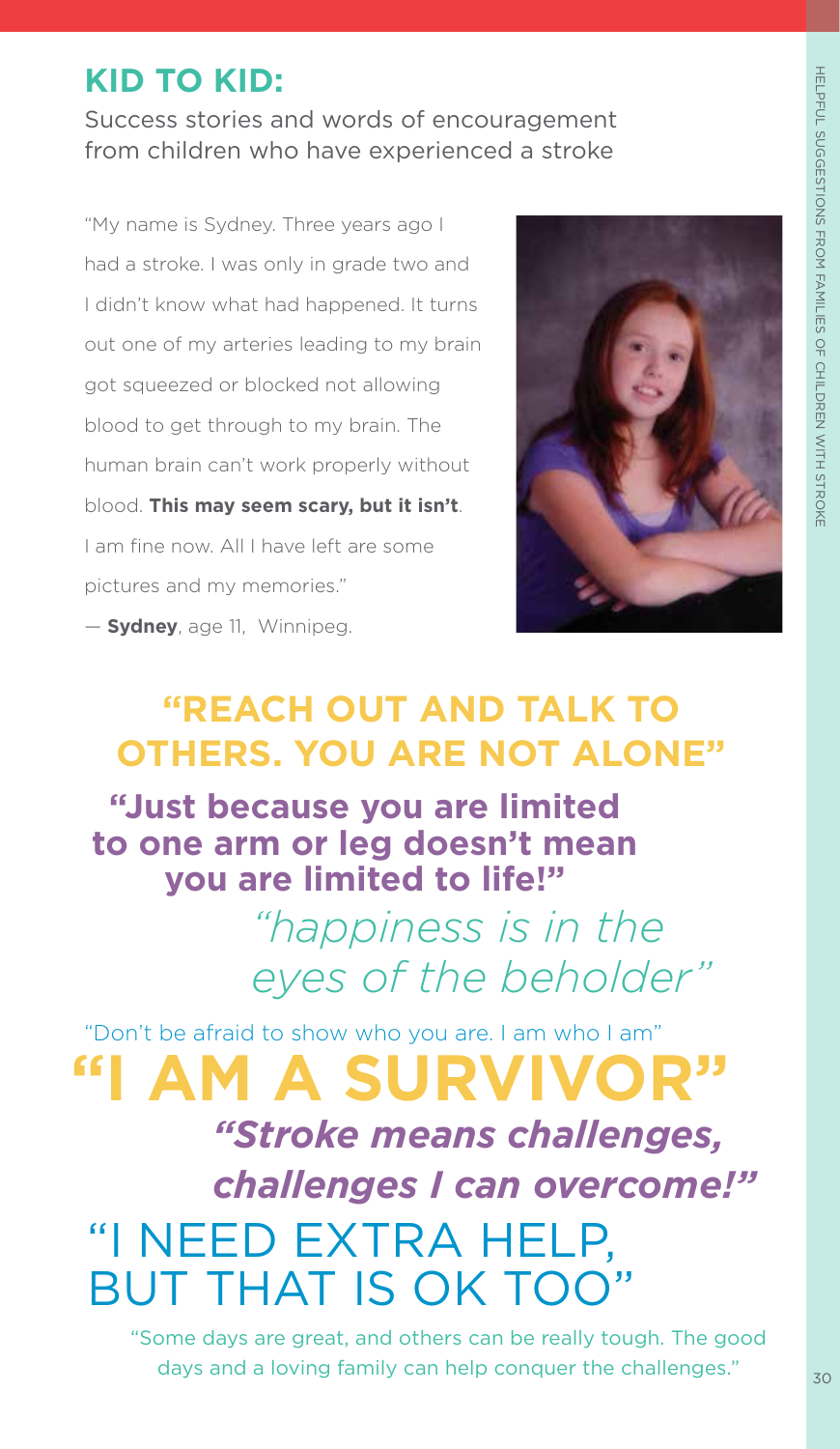### **ABOUT THE HEART AND STROKE FOUNDATION**

The Heart and Stroke Foundation leads the development and dissemination of the Canadian Stroke Best Practice Recommendations. Within the Recommendations, specific emphasis is placed on areas of stroke care, recovery and education that are unique to the paediatric population. The Foundation's mission is to prevent disease, save lives and promote recovery. A volunteer-based health charity, we strive to tangibly improve the health of every Canadian family, every day. Healthy lives free of heart disease and stroke. Together we will make it happen. **heartandstroke.ca**



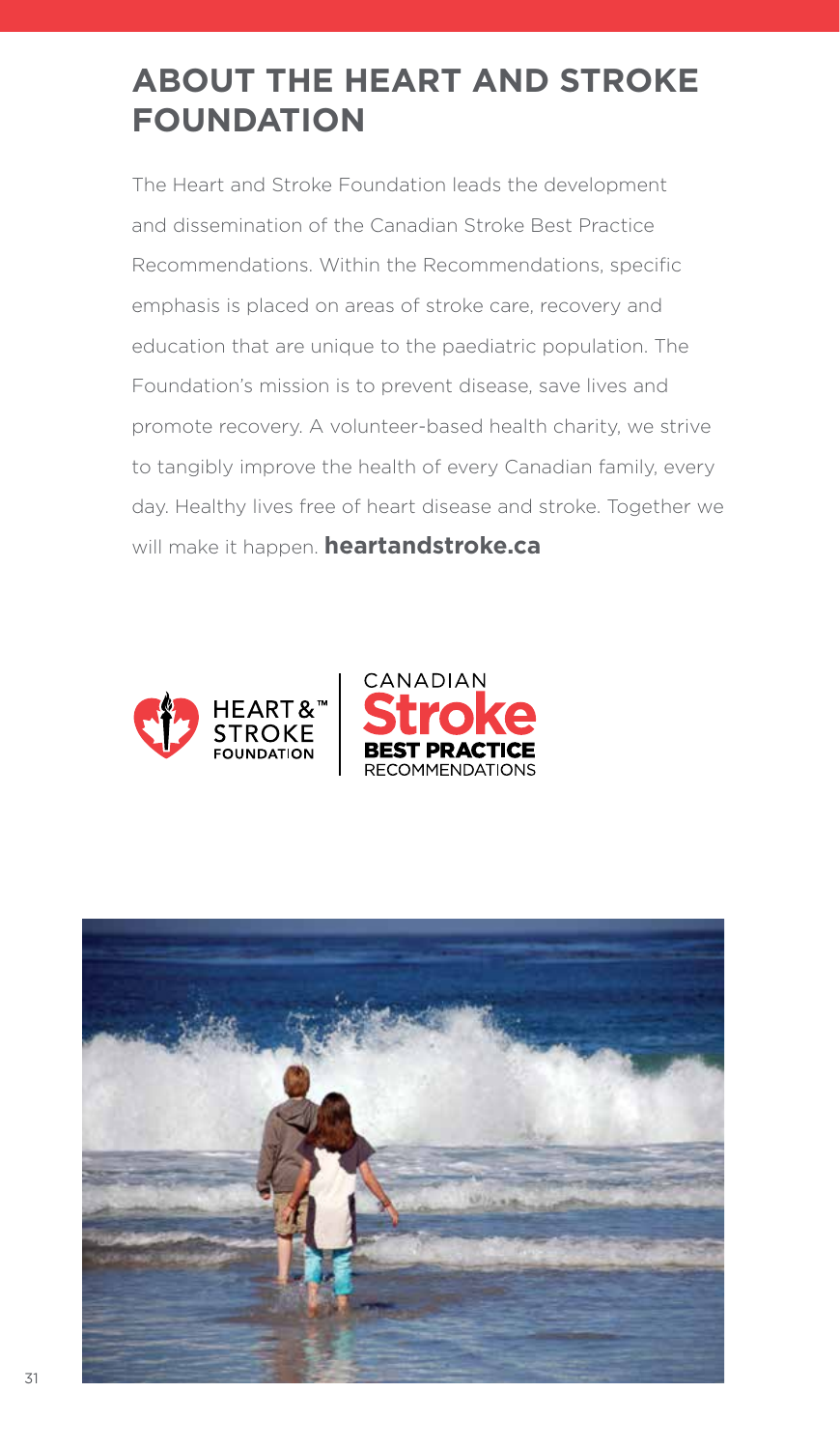### **ACKNOWLEDGEMENTS**

We would like to thank all of the experts who worked tirelessly to put this guide together. Special thanks go to members of the Heart and Stroke Foundation Pediatric Task Group: Dr. Adam Kirton and Sonia Rothenmund at the Alberta Children's Hospital; Dr. Gabrielle deVeber and Ivanna Yau from the Hospital for Sick Children in Toronto; Dr. Mubeen Rafay and Monica Nash at Winnipeg Children's Hospital; Dr. Marie-Emmanualle Dilenge at Montreal Children's Hospital; Dr. Guy D'Anjou at Ste. Justine's Children's Hospital in Montreal; Dr. Steven Miller at the Hospital for Sick Children in Toronto; Dr. Michael Hill from the University of Calgary; and Dr. Patrice Lindsay of the Heart and Stroke Foundation. Very special thanks to all the families of children who have had a stroke who have graciously shared their stories and their wisdom. Thank you to Deandra Olivieri and the Heart and Stroke Foundation Creative Services Team for their insight and creativity in the design of this document and to Matthew and Alaina Lindsay, Amanda Bastyr, and Natasha Dias for ensuring this guide is easy for children and families to understand.

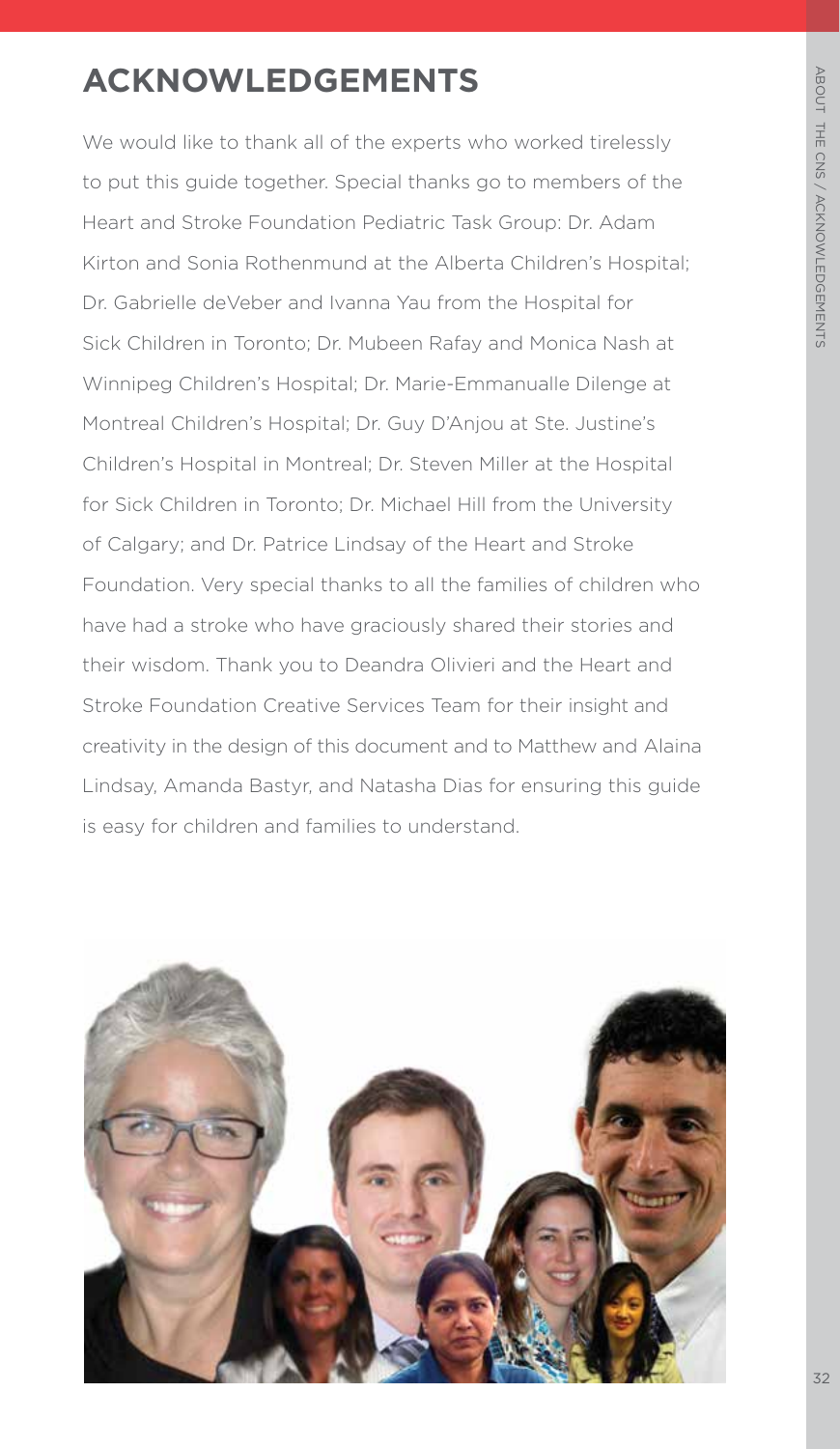### **BEST PRACTICES**

For more information on Stroke and Best Practices in Stroke Care visit us at:

www.strokebestpractices.ca

## **CHILDREN'S STROKE RESOURCES**

- **Calgary Pediatric Stroke Program**  www.perinatalstroke.com
- **Sick Kids and Childhood Stroke (aboutkidshealth.ca)** http://www.aboutkidshealth.ca/En/HealthAZ/ConditionsandDiseases/ BrainandNervousSystemDisorders/Pages/Stroke-Home.aspx
- **International Pediatric Stroke Study** https://app3.ccb.sickkids.ca/cstrokestudy/
- **Children's Hemiplegia & Stroke Association**  http://www.chasa.org/
- **Hemikids** http://www.hemikids.org/
- **Childhood Stroke & Hemiplegia connections of Illinois** http://www.cshconnections.org/
- **Pediatric Stroke Network** www.pediatricstrokenetwork.com/
- **Bloorview (Rehabilitation)** http://www.hollandbloorview.ca/
- **Erin Oak Kids Centre for Treatment and Development** http://www.erinoakkids.ca/
- **Eating well with Canada's Food Guide** http://www.hc-sc.gc.ca/fn-an/food-guide-aliment/index-eng.php
- **National Stroke Association** http://www.stroke.org/understand-stroke/impact-stroke/pediatric stroke
- **Heart and Stroke Foundation (kids/teens zone)** http://www.heartandstroke.com/site/c.ikIQLcMWJtE/b.3479025/ k.9BB0/KidsTeens\_Zone.htm
- **National Stroke Foundation Australia "Stroke in Children"** http://strokefoundation.com.au/what-is-a-stroke/childhood-stroke/
- **Canadian Pedicatric Stroke Support Association** http://www.cpssa.org/
- **International Alliance for Pediatric Stroke** 33 http://www.iapediatricstroke.org/home.aspx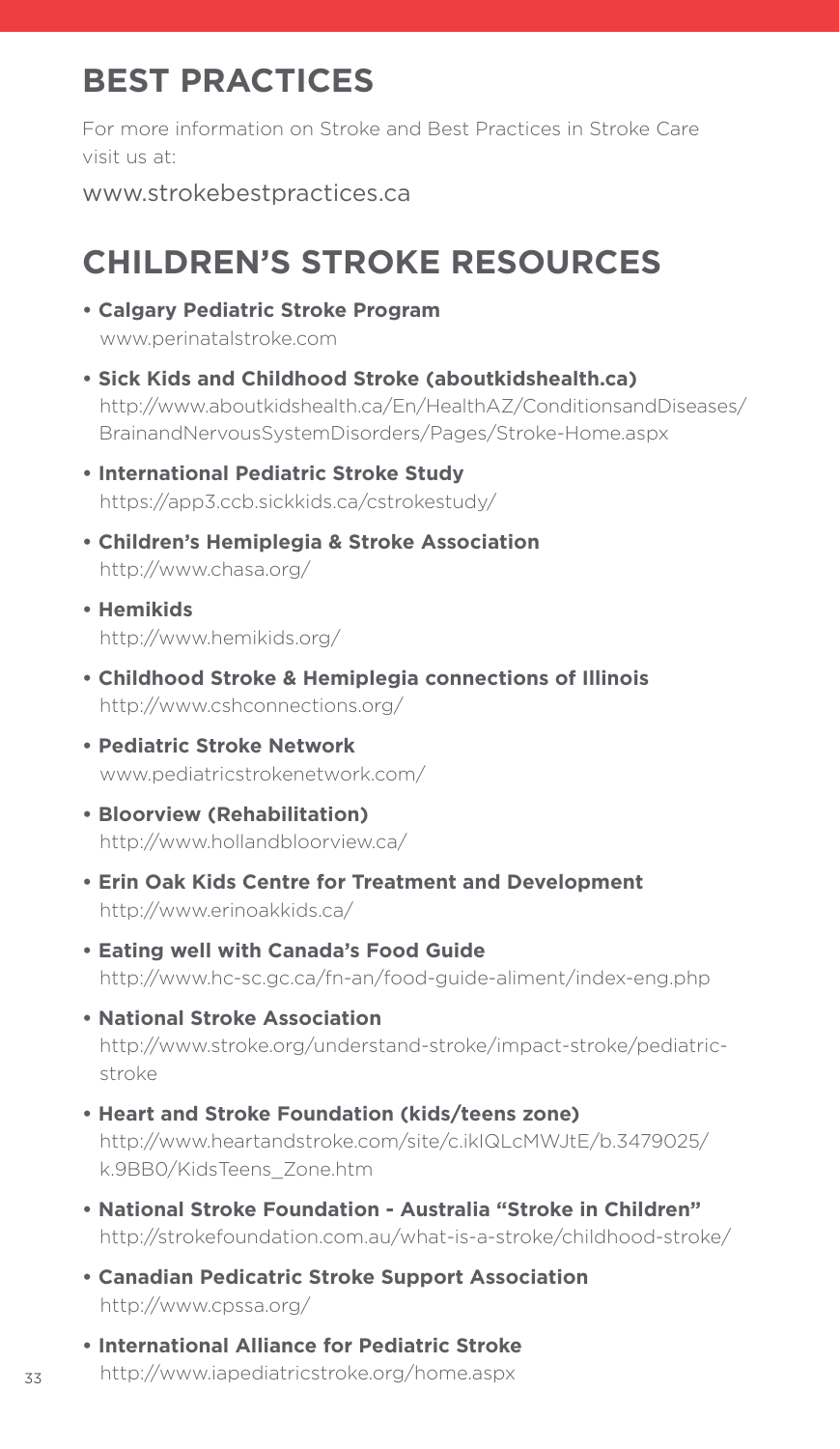#### **NOTES:**



He experienced a childhood stroke at age four